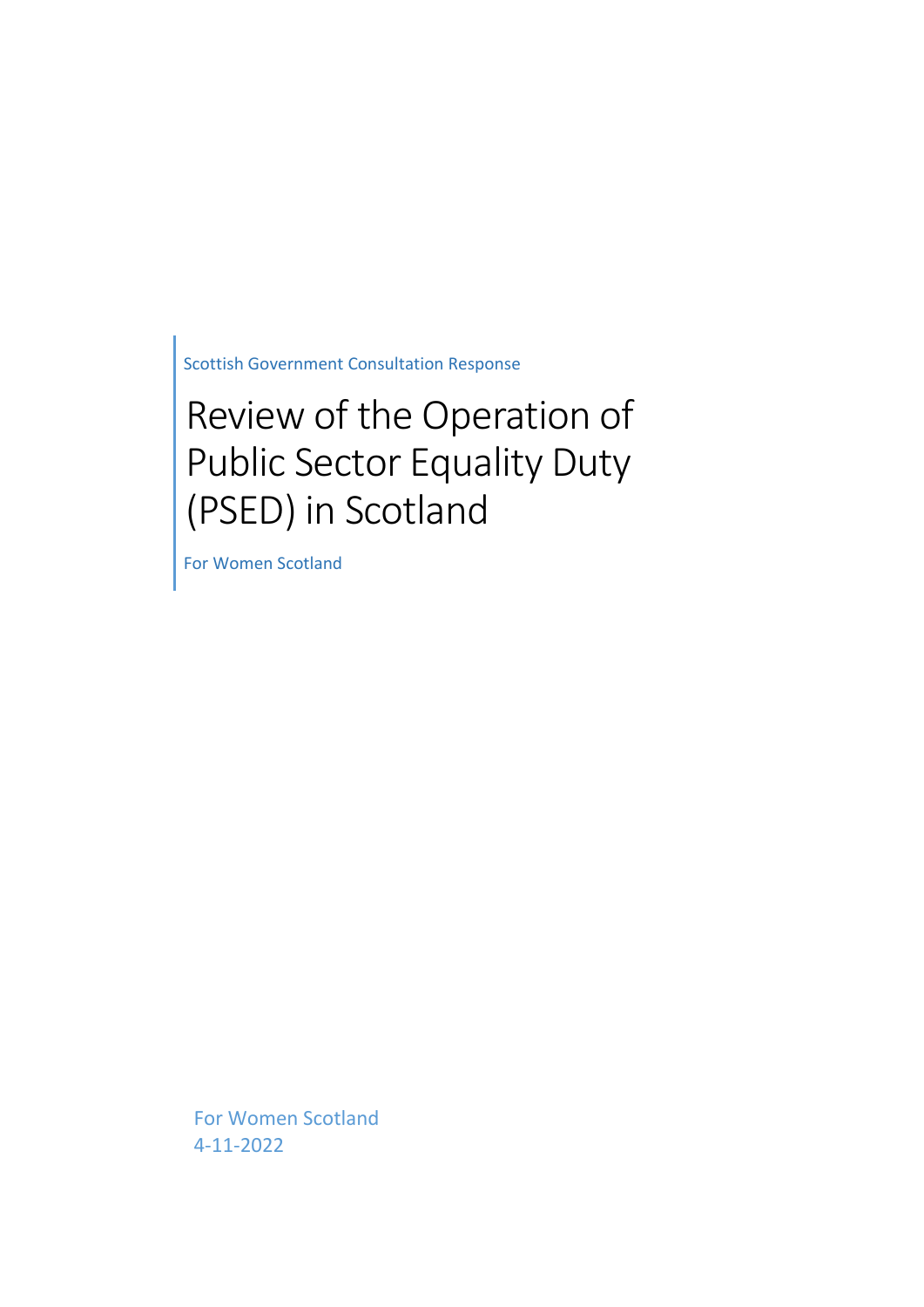# <span id="page-1-0"></span>**CONTENTS**

| STAGE TWO QUESTIONNAIRE - RESPONSE FROM FOR WOMEN SCOTLAND 2 |  |
|--------------------------------------------------------------|--|
|                                                              |  |
|                                                              |  |
|                                                              |  |
|                                                              |  |
|                                                              |  |
|                                                              |  |
|                                                              |  |
|                                                              |  |
|                                                              |  |
|                                                              |  |
|                                                              |  |
|                                                              |  |
|                                                              |  |
|                                                              |  |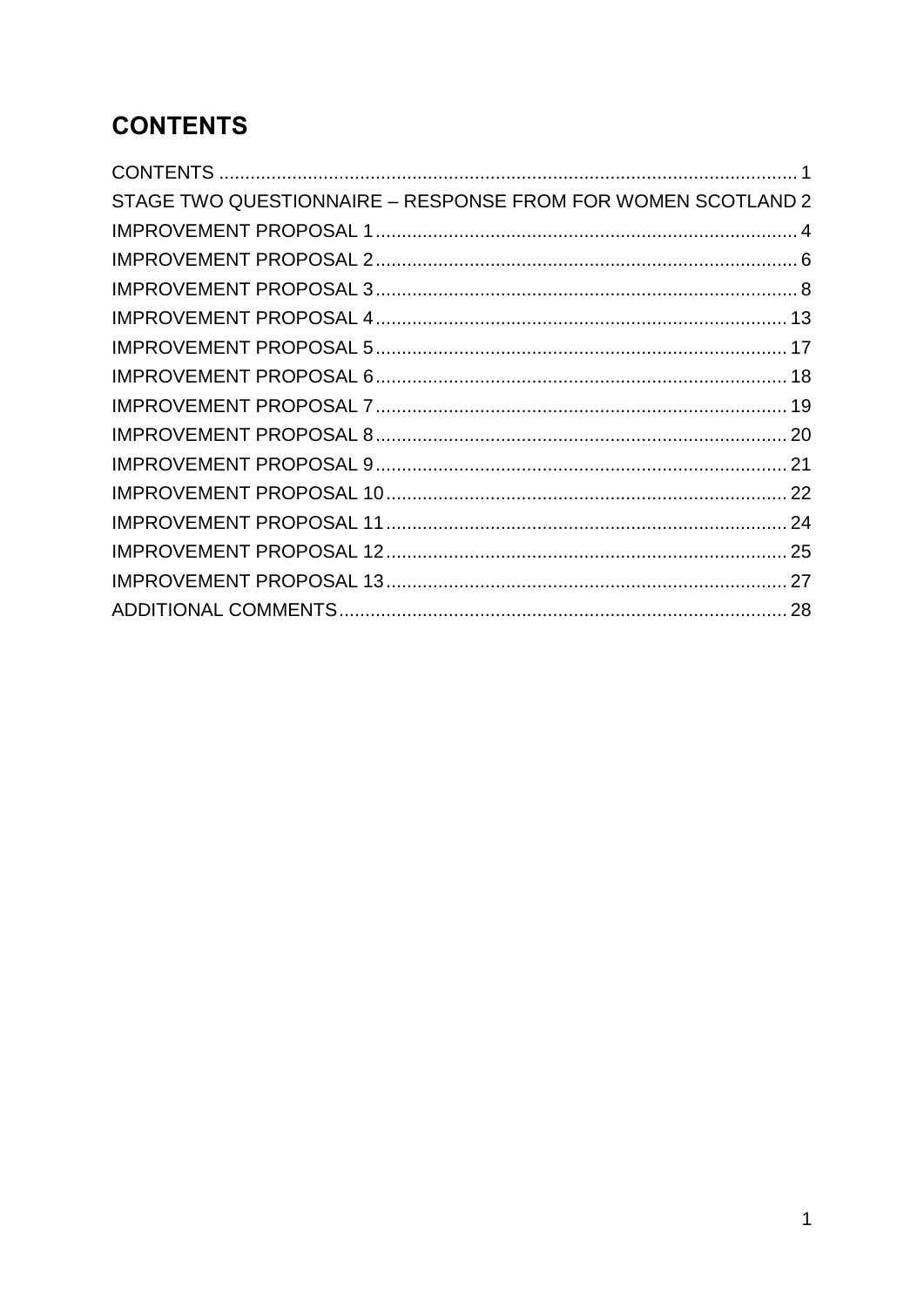# <span id="page-2-0"></span>**STAGE TWO QUESTIONNAIRE – RESPONSE FROM FOR WOMEN SCOTLAND**

For Women Scotland welcomes the opportunity to respond to this questionnaire as part of our contribution to the review of the operation of the Public Sector Equality Duty (PSED) in Scotland.

However, we are concerned that the questionnaire is not designed in a way that adequately reflects the scope of the duties. In particular, the most potentially valuable aspects of the duties are those aimed at prevention – equality impact assessment and mainstreaming. The questionnaire includes no question on equality impact assessment, or a question relating directly to the mainstreaming duty. These duties, despite generally poor implementation, have the potential to be transformative.

## **Background**

For Women Scotland is a grassroots women's group formed in June 2018 amid growing unease about how women's rights would be affected by the Scottish Government's plans to reform the Gender Recognition Act to allow for selfdeclaration of sex.

We have grown considerably over the last few years and we continue to speak up for women's rights and to challenge the ongoing push from Government funded lobby groups to overwrite sex-based rights in legislation and public policy with the undefined and unscientific gender identity.

#### **Who we are:**

For Women Scotland registered as a not-for-profit company in July 2020 (Company number: SC669393). We do not receive any public money and are not aligned to any political party. We are all volunteers.

#### **Our aims are to:**

- Campaign on equality and human rights issues impacting on women and children in Scotland.
- Work closely with central, devolved and local governments across the UK and with each of the main political parties in the UK to promote the interests and rights of women in Scotland.
- Participate in cultural and education activities and seek to raise awareness of cultural, health, social and socio-economic issues specifically associated with ordinary women in Scotland.
- Seek, among other things, to promote the welfare of ordinary women in Scotland in terms of their visibility and recognition and access to health and social services, as well as greater participation in civil society in Scotland.
- We believe that there are only two sexes, that a person's sex is not a choice, nor can it be changed. Women are entitled to privacy, dignity, safety and fairness. Our legal rights should be protected and strengthened.
- We campaign on a positive, pro-women basis and call for evidence based discussion and legislation.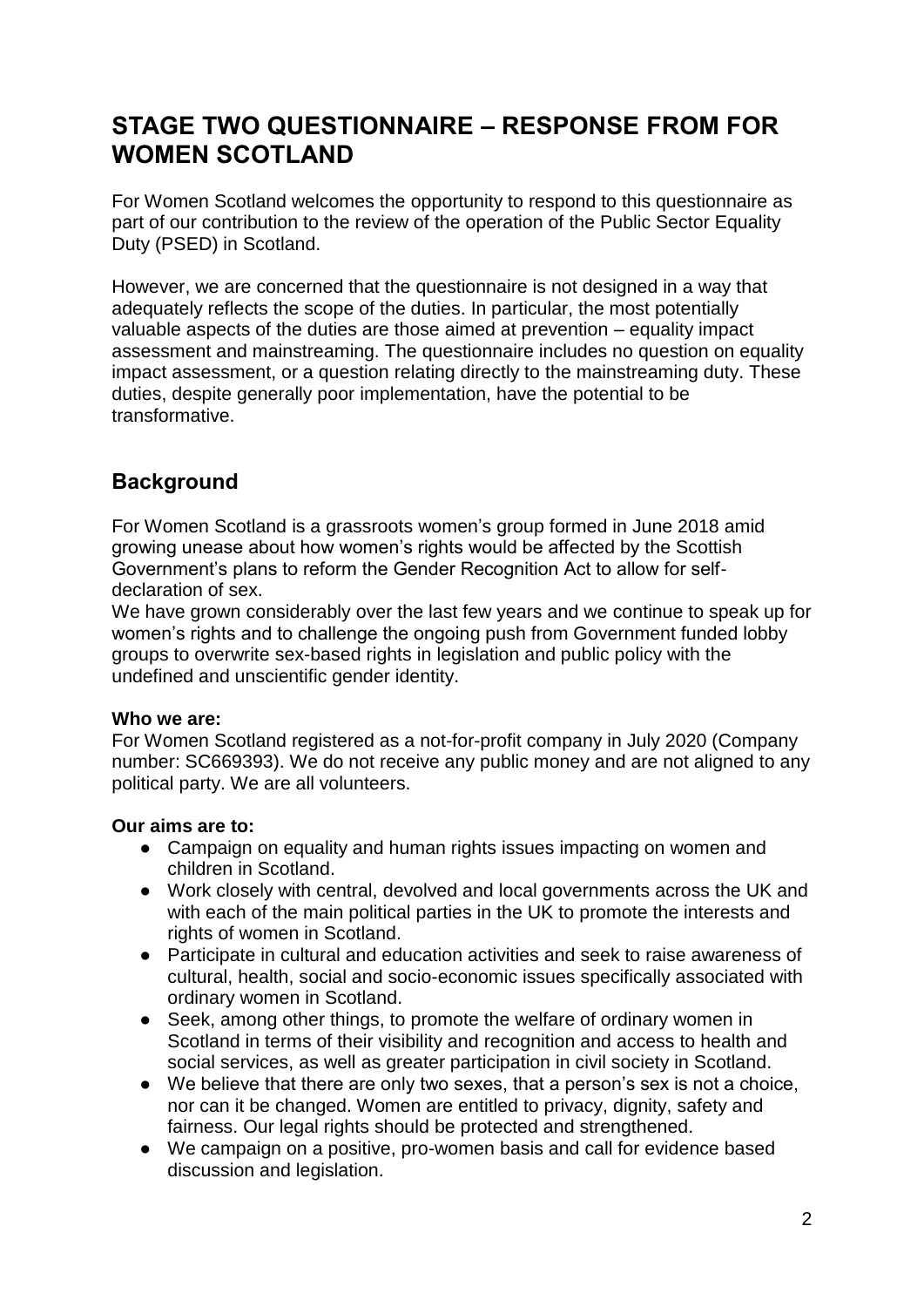#### **What we do:**

**[Consultations](https://forwomen.scot/consultation-submissions/)** After canvasing women's opinions we submit responses to Scottish and UK Government consultations.

#### **Lobbying and Advocacy**

We speak with MSPs and all-party groups to promote women's rights and campaign for consultation and amendments to Bills progressing through Parliament. **Campaigning**

We initiated the [#sixwords](https://forwomen.scot/07/12/2020/sixwords/) campaign that led to a change in the Forensic Medical Services Bill to allow victims of rape and sexual assault to request a medical examiner by their sex (and not gender)

[Judical Review](https://www.crowdjustice.com/case/stop-scottish-government-redefining-woman/) A well-supported crowd-funder allowed us to successfully challenge the redefinition of "woman" in the Gender Representation on Public Boards Act, which we won on appeal in February 2022. The judges restated that the protected characteristic of sex refers to a male or a female and that provisions in favour of women must, by definition, exclude those who are biologically male. It confirms sex is significant in law and that women's concerns about the undermining of the protected characteristic are valid.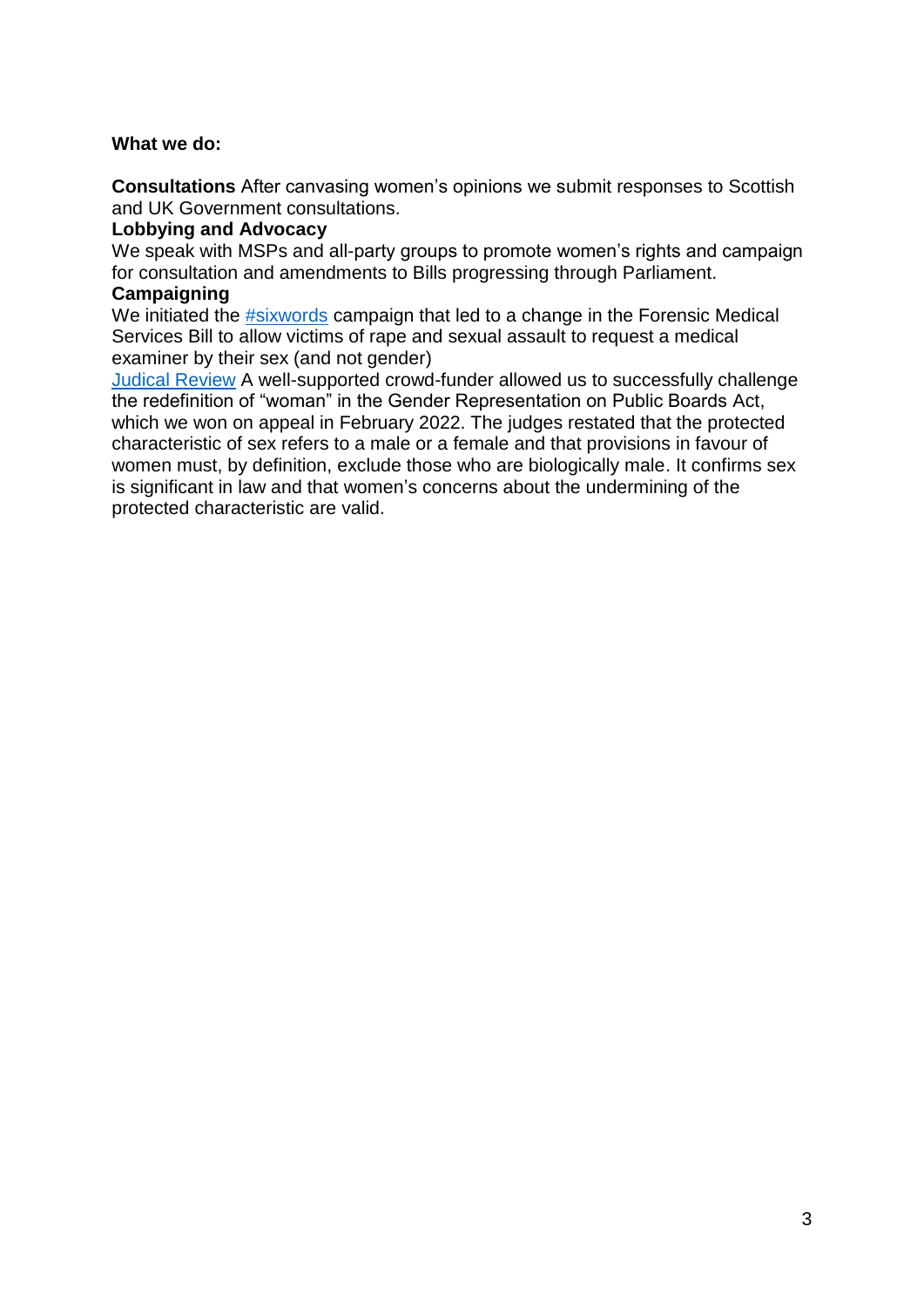<span id="page-4-0"></span>

| <b>IMPROVEMENT</b><br><b>PROPOSAL1</b>    | <b>RELEVANT TO</b><br><b>WHICH</b><br><b>REGULATION(S)</b><br><b>AND/OR WORK</b><br><b>STRAND</b>                                                                                                                                                                                                     | <b>INFORMATION</b>                                                                                                                                                                                                                                                                                                                                                                                                                                                                                     |
|-------------------------------------------|-------------------------------------------------------------------------------------------------------------------------------------------------------------------------------------------------------------------------------------------------------------------------------------------------------|--------------------------------------------------------------------------------------------------------------------------------------------------------------------------------------------------------------------------------------------------------------------------------------------------------------------------------------------------------------------------------------------------------------------------------------------------------------------------------------------------------|
| Making better use of<br>evidence and data | Links across many of<br>the regulations<br>including:<br>Regulation $5-$<br>assessing and<br>reviewing policy<br>and practices;<br>Regulation $6-$<br>gather and use<br>employee<br>information.<br>Key part of<br>mainstreaming<br>strategy and a<br><b>Scottish Government</b><br>equality outcome. | The Scottish Government in conjunction<br>with key stakeholders are in the process of<br>establishing an Equality Data Improvement<br>Programme (EDIP) which will be designed<br>to improve and strengthen data on the<br>protected equality characteristics collected<br>and utilised across the public sector. This<br>programme will run for the next 18 months,<br>to late 2022. We intend to use the Equality<br>Data Improvement Programme to drive and<br>co-ordinate improvement in this area. |

- 1.1 In your view, which elements of the proposed programme are most important for driving improvement?
- 1.2 Are you aware of other public sector equality networks that this programme could link with?
- 1.3 Are their additional actions, outwith the EDIP, that you believe would improve the quality of and use of evidence and data?

Answers:

1.2 This programme should link in with For Women Scotland.

1.3 The quality of evidence and data would be improved if evidence was subject to academic peer review/ quality assurance to ensure it was robust especially around

- sample sizes
- extrapolation of data
- use of clear and specific language and terminology.

This should preclude the use of the term gender when referring to male/female, man/woman – when the term sex is legally correct.

In particular language should be clear and unequivocal, and should be fully compliant with the law, namely the Equality Act 2010. Consequently, terms such as 'sex', 'man', 'woman', single sex and mixed sex facility, for instance, must be adopted instead of 'gender' or other terms that have no meaning in law. In addition, it is essential that when these terms are used, the meaning attached to them remains consistent with that given to it by law.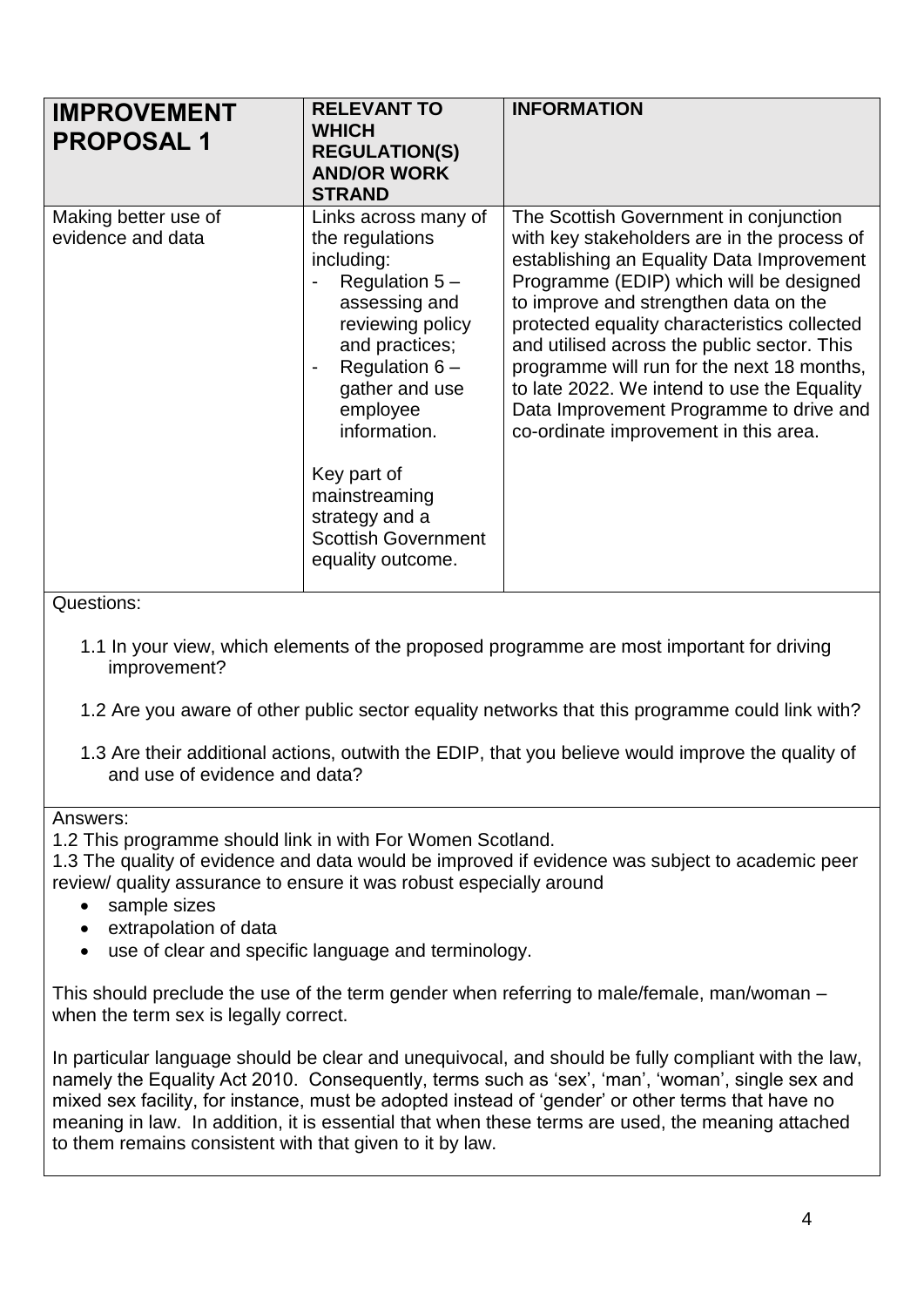In relation to the quality of research being used as an evidence base for policy, reliance on the results of survey and other research methods that have not been appraised in light of reliable design principles, ethics and methodology should be avoided.

Research conducted for policy formation purposes must abide by principles of transparency, accountability, honesty and rigour. These are the research integrity principles to which the Economic and Social Research Council and other UKRI members apply.

Observance of these key guidelines therefore requires that researchers adopt robust and reliable methods and designs in the framing of their research questions and the structuring of individual projects, to ensure soundness and reliability of findings. The project plans should be subject to peer review before data is gathered and research conducted. In this context, sample size is critical: samples that are too small (such as a small number of participants in a qualitative study) will not lead to findings that can be extrapolated and generalised for the whole population. Too large a sample, instead, will amplify the detection of differences and potentially identify differences that are not relevant to the outcome of the project. Observance of these basic research integrity principles must be at the core of any study commissioned by governmental agencies and public bodies: it is especially fundamental when research findings are taken as evidence for policy.

1.4 FWS believe that the practice of Police Scotland to record male offenders of sexual crimes against women as women if they "self-id" serves to corrupt data and evidence gathering around patterns of male offending.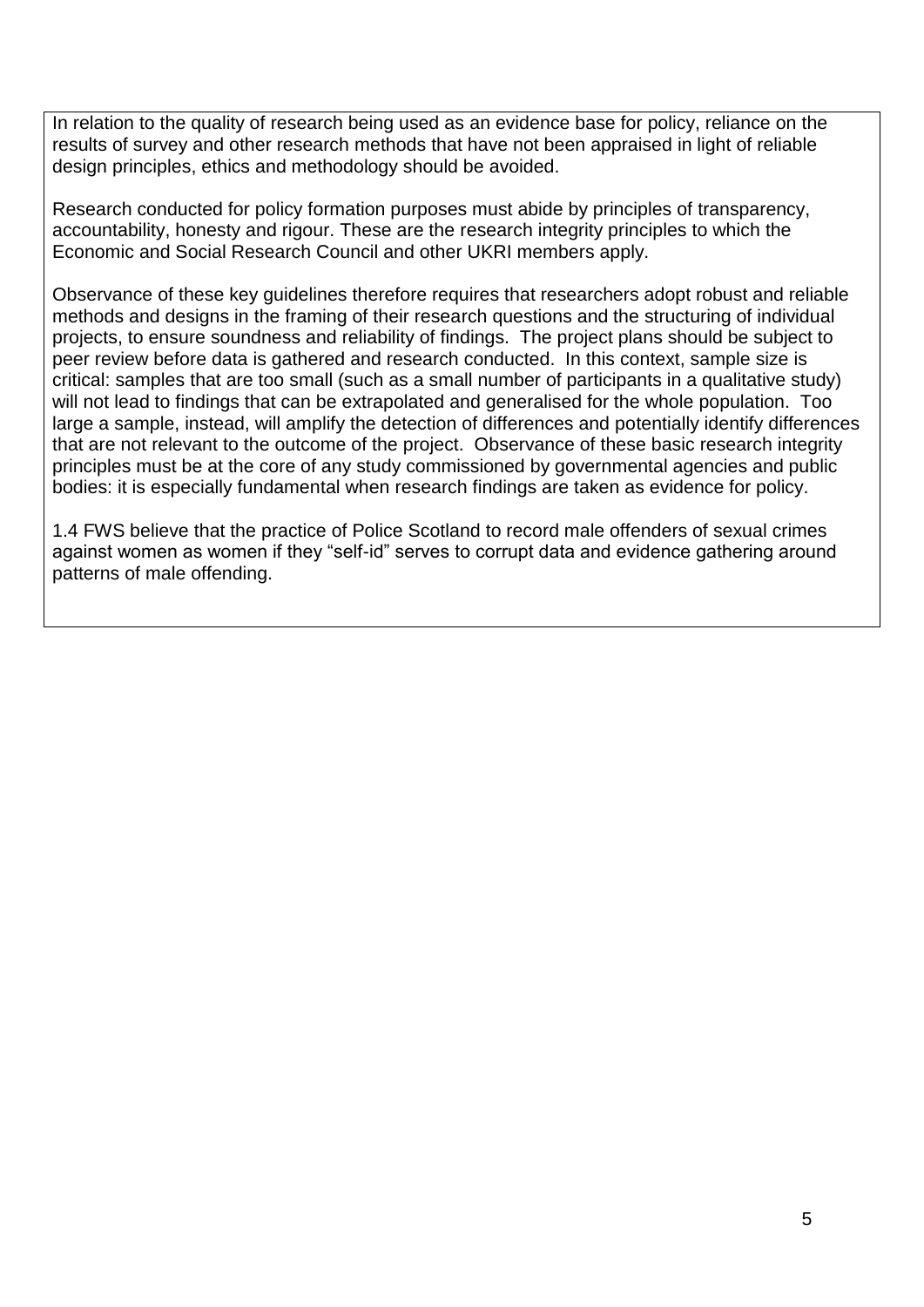<span id="page-6-0"></span>

| <b>IMPROVEMENT</b><br><b>PROPOSAL 2</b>                                   | <b>RELEVANT TO</b><br><b>WHICH</b><br><b>REGULATION(S)</b><br><b>AND/OR WORK</b><br><b>STRAND</b>                                                                                                                                                                                                               | <b>INFORMATION</b>                                                                                                                                                                                                                                                                                                                                                                                                                                                                                                                                                |
|---------------------------------------------------------------------------|-----------------------------------------------------------------------------------------------------------------------------------------------------------------------------------------------------------------------------------------------------------------------------------------------------------------|-------------------------------------------------------------------------------------------------------------------------------------------------------------------------------------------------------------------------------------------------------------------------------------------------------------------------------------------------------------------------------------------------------------------------------------------------------------------------------------------------------------------------------------------------------------------|
| Strengthening participatory<br>policy making: hearing lived<br>experience | Links across many of<br>the regulations<br>including:<br>Regulation $4-$<br>publish equality<br>outcomes and<br>report progress;<br>Regulation $5-$<br>assessing and<br>reviewing policy<br>and practices.<br>Key part of<br>mainstreaming<br>strategy and a<br><b>Scottish Government</b><br>equality outcome. | Regulation 4 (setting equality outcomes)<br>states that listed bodies "must take<br>reasonable steps to involve persons who<br>share a relevant protected characteristic<br>and any person who appears to the<br>authority to represent the interests of those<br>persons." Regulation 5 (assessing and<br>reviewing policies and practices) states: "In<br>making the assessment, a listed authority<br>must consider relevant evidence relating to<br>persons who share a relevant protected<br>characteristic (including any received from<br>those persons)". |

- **2.1** How can the SSD regime be used to strengthen participatory policy making and ensure lived experience is central within the policy making process?
- **2.2** Are these current requirements are sufficient to ensure evidence of lived experience is taken into account in developing equality outcomes and/or impact assessments?
- **2.3** If not, what additional steps could achieve this intention?

#### **Answers:**

**2.1** In order to ensure participatory policy making the Scottish Government should publish a list of organisations that they intend to consult prior to consultation. This will ensure that any other UK organisations are given an opportunity to be added to the list of consultees.

The policy making process in Scotland around theses issues has been corrupted by the practice of funded lobby organisations receiving significant money from the Scottish Government to effectively act as an echo chamber for the policy positions that the Scottish Government seeks to build a consensus around. It is reasonable for the Scottish Government to commission advocacy organisations to provide a research in put into consultation and policy making processes. However this practice should be clearly understood to be different from the consultation process itself. It is especially important that when advocacy groups are inputting into consultation around policy that they be required to demonstrate how they have ensured that they are reflecting the views of the constituency that they claim to represent. It is critically important that the Scottish Government listen to the views expressed by advocacy organisations who are genuinely independent of Government funding and political affiliation.

Any consultation should invite participation from organisations that cover each of the nine protected characteristics in the Equality Act 2010 where they are directly affected or impacted by the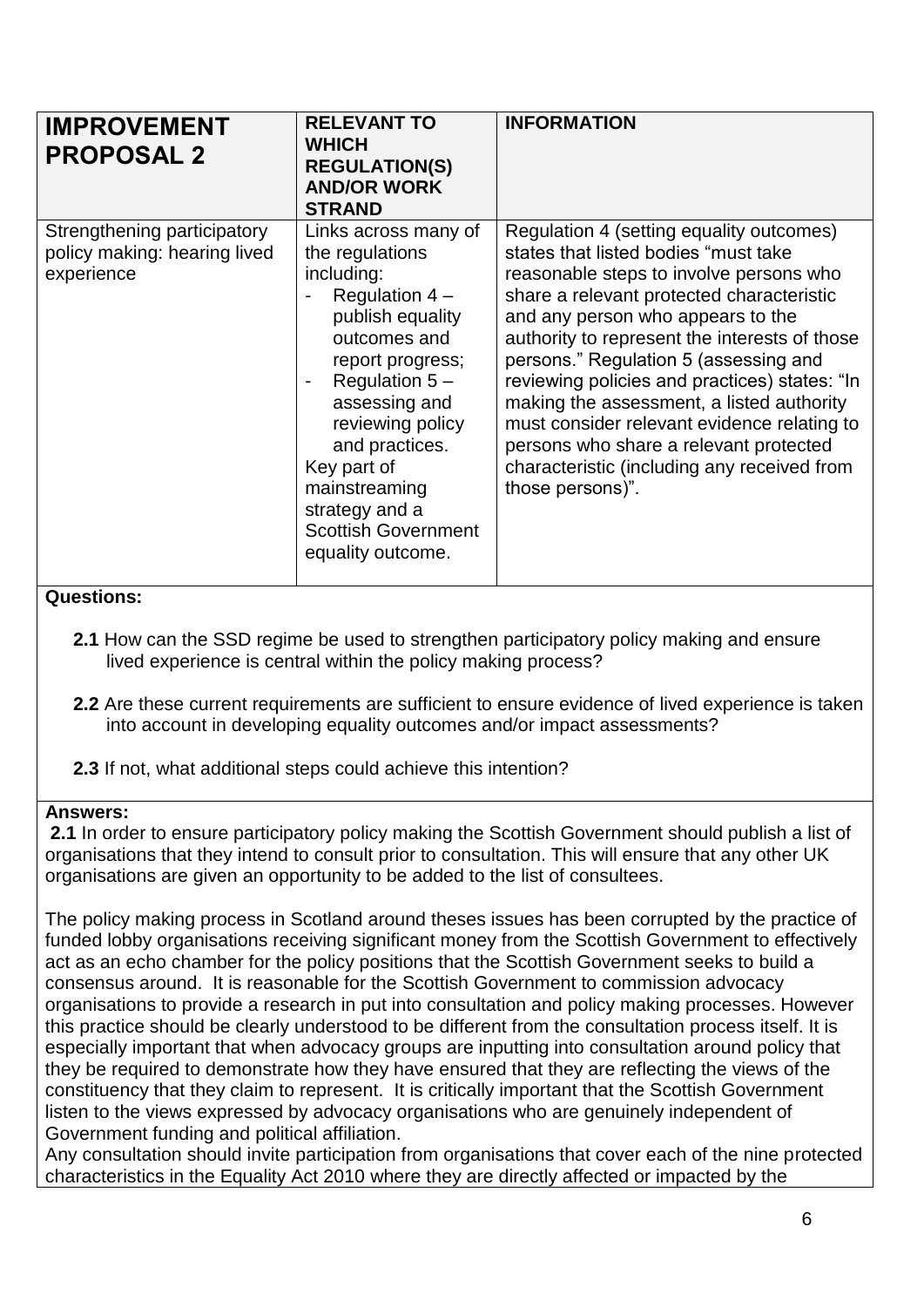proposed policy change. This is to ensure that conflict of rights can be identified and addressed. A robust and effective EQIA process should identify if there are any conflicts of rights at the outset and the subsequent project plan should demonstrate how these will be addressed.

2.2 A robust definition of lived experience should be developed to ensure that the lived experience being presented is authentic and reflective of those that the policy covers. E.g. where a protected characteristic may apply to individuals with a very broad range of experiences and outcomes. The consultation process needs to take account of the diversity of experiences and outcomes. (Please see link to article below which provides an illustration of where this has occurred0.

2.3 Consultation should be expanded to ensure representations are received from both established charities and representative groups and from grassroots groups or individuals. Life experience should be sought out from groups who do not receive funding from the Scottish Government and assessments should be made to ensure all voices are heard.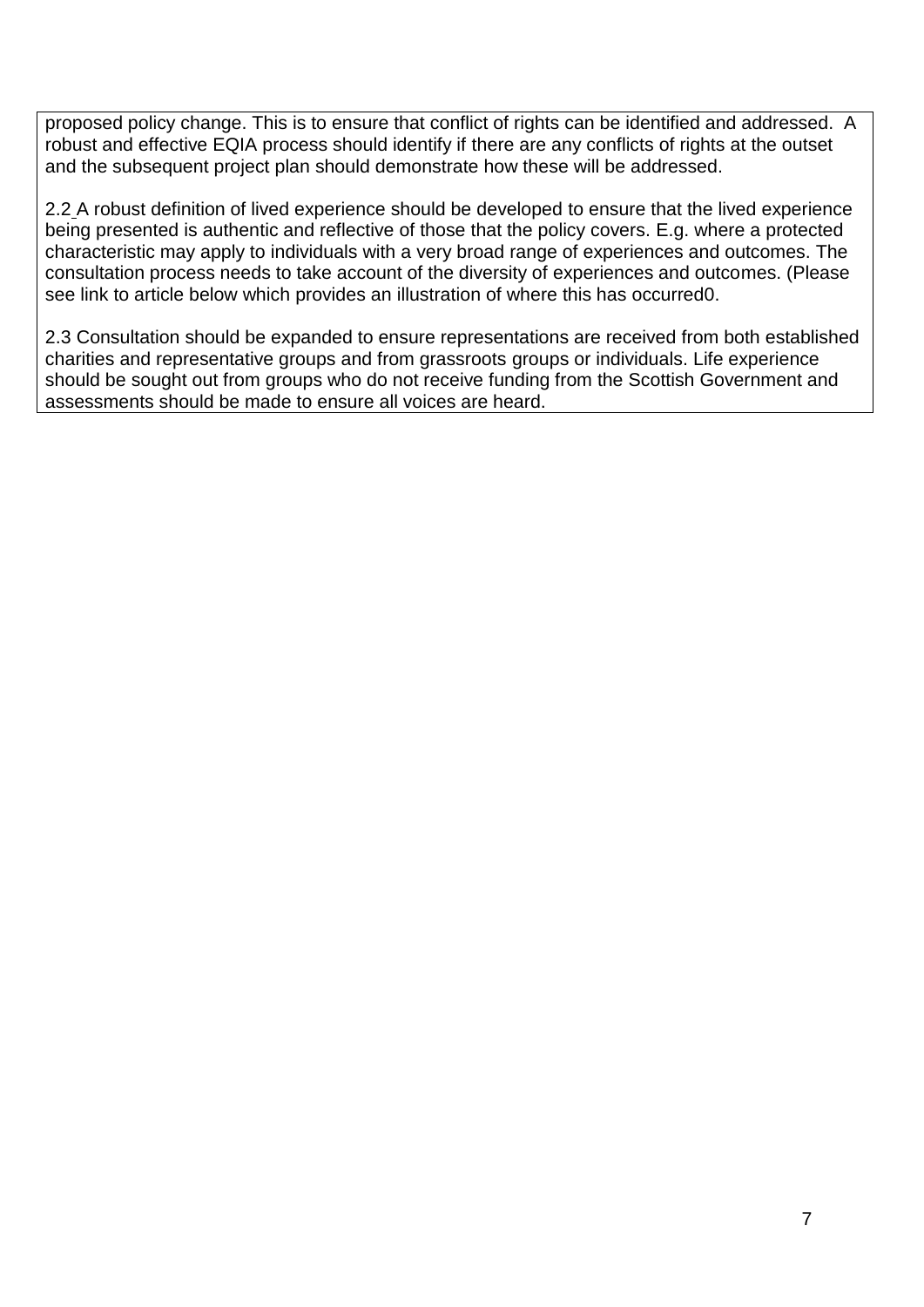<span id="page-8-0"></span>

| <b>IMPROVEMENT</b><br><b>PROPOSAL 3</b>                                | <b>RELEVANT TO</b><br><b>WHICH</b><br><b>REGULATION(S)</b><br><b>AND/OR WORK</b><br><b>STRAND</b> | <b>INFORMATION</b>                                                                                                                                                                                                                                                                                                                                                                                                                                       |
|------------------------------------------------------------------------|---------------------------------------------------------------------------------------------------|----------------------------------------------------------------------------------------------------------------------------------------------------------------------------------------------------------------------------------------------------------------------------------------------------------------------------------------------------------------------------------------------------------------------------------------------------------|
| Improving the links between<br>equality and human rights<br>frameworks | Key aspect of equality<br>and human rights<br>mainstreaming<br>strategy                           | The Scottish Government recognises the<br>strong links between current equality and<br>human rights frameworks and is committed<br>to building a more integrated approach<br>towards embedding equality and human<br>rights in policy and delivering for the people<br>of Scotland. While this is outwith the scope<br>of the SSD regime, we will be using the<br>equality and human rights mainstreaming<br>strategy to drive improvement in this area. |

- **3.1** We would welcome your views on how the links between equality and human rights frameworks can be better understood across the public sector in order to support public bodies to better integrate equality and human rights into their business.
- **3.2** We would welcome your view on how the intended new statutory framework for human rights can align with and fully support delivery of the public sector equality duty?

#### **Answers:**

<u>.</u>

3.**1 In order to improve the links between equality and human rights frameworks, the Scottish Government must first address its repeated failure to accurately understand and implement the Equalities Act (2010) with specific reference to the Protected Characteristics.** 

This failure to accept the Protected Characteristics as laid out in the Equalities Act (2010) which is reserved legislation, and therefore not subject to amendment by the Scottish Government, has created significant confusion and has already had serious consequences for the application of the Public Sector Equality Duty currently under review.

The Scottish Government's use of the term gender is inappropriate and misleading in the context of the Public Sector Equality Duty. In the documentation supporting this consultation, the Scottish Government erroneously stated

"(The PSED) "*was developed in order to consolidate specific duties in respect of race, gender and disability that were all previously contained in separate Acts and extended it to other relevant protected characteristics*."<sup>1</sup>

.<br>"The PSED replaced the race, disability and gender equality duties"<sup>2</sup>

These documents were provided as a background document for the current consultation on the

<sup>1</sup> Public Sector Equality Duty in Scotland: a consultation, Explaining the Public Sector Equality Duty.  $(SG 2021)$ 

Review of the Operation of the Public Sector Equality Duty in Scotland: Learning from Mainstreaming Equality during the Covid-10 Pandemic (page 4) What is the Public Sector Equality Duty (SG 2021)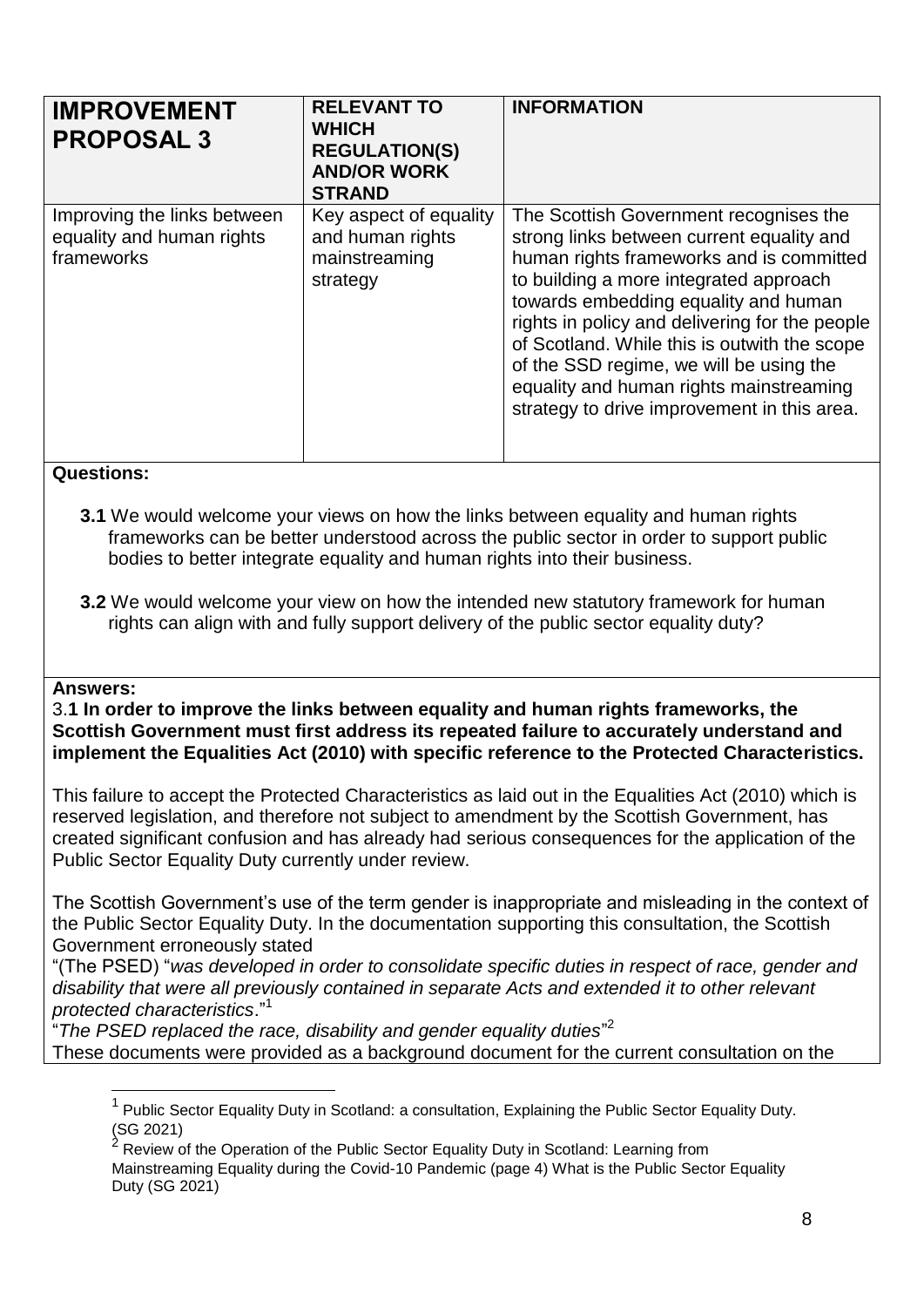Public Sector Equality Duty and it is a matter of serious concern that they mis-stated the Protected Characteristics.

Section 149(7) of the Equality Act (2010) is explicit – the protected characteristics are age**, sex**, disability, gender reassignment, pregnancy or maternity, race, religion or belief and sexual orientation.

The Scottish Government have also issued Statutory Guidance in respect of the Gender Representation on Public Boards (Scotland) Act 2018 which redefines "women" as people the Equalities Act states are male, while excluding biological women who identify as male.

The Scottish Government and its Agencies collect, analyse and publish equality evidence across a wide range of policy areas and publish these via an Evidence Finder which records the Protected Characteristics as including Gender (not Sex). 3

These are given as examples of where the Scottish Government is itself in breach of the Public Sector Equality Duty.

#### **For Women Scotland Vs The Lord Advocate & Scottish Ministers**

For Women Scotland argued that the definition of women used in the Gender Representation on Public Boards (Scotland) Act 2018 did not reflect that used in the 2010 Equality Act and that this alteration went beyond the limit of the Scottish Government's legislative competence in a reserved matter.

The Court found

- a) The Equality Act 2010 set out sex and gender reassignment as two separate characteristics
- b) The 2010 Act defined sex as relating to women or men, where "woman" referred to a female of any age and "man" referred to a male of any age.
- c) Gender reassignment was defined as a person who was proposing to undergo, was undergoing or who had undergone a process (or part of a process) for the purposes of reassigning the person's sex. The reassignment was the common factor for the protected characteristic, not the sex into which the person was reassigned.

In delivering the opinion of the Court, the Lord Justice Clerk, Lady Dorian said "By incorporating those transexuals living as women into the definition of women, the 2018 Act conflates and confuses two separate and distinct protected characteristics."

Further more Lady Dorian said "The fact that an appropriate percentage for a representation objective in relation to one protected characteristic may not be proportionate and appropriate to another characteristic highlights why it is important to apply an individual approach to the characteristics and to focus in each case on those who share a relevant protected characteristic."

"In any event, the definition of woman adopted in the legislation includes those with the protected sex characteristic of women, but only some of those with the protected characteristic of gender reassignment. It qualifies the latter characteristic by protecting only those with that characteristic who are also living as women. The Lord Ordinary stated that the 2018 Act did not redefine "woman" for any other purpose than "to include transgender women as another category" of people who would benefit from the positive measure. Therein lies the rub: "transgender women" is not a category for these purposes; it is not a protected characteristic and for the reasons given, the definition of "woman" adopted in the Act impinges on the nature of protected characteristics which is a reserved matter. Changing the definitions of protected characteristic, even for the purpose of achieving the GRO, is not permitted and in this respect the 2018 Act is outwith legislative

<sup>1</sup> 3 [www.equalityevidence.scot](http://www.equalityevidence.scot/)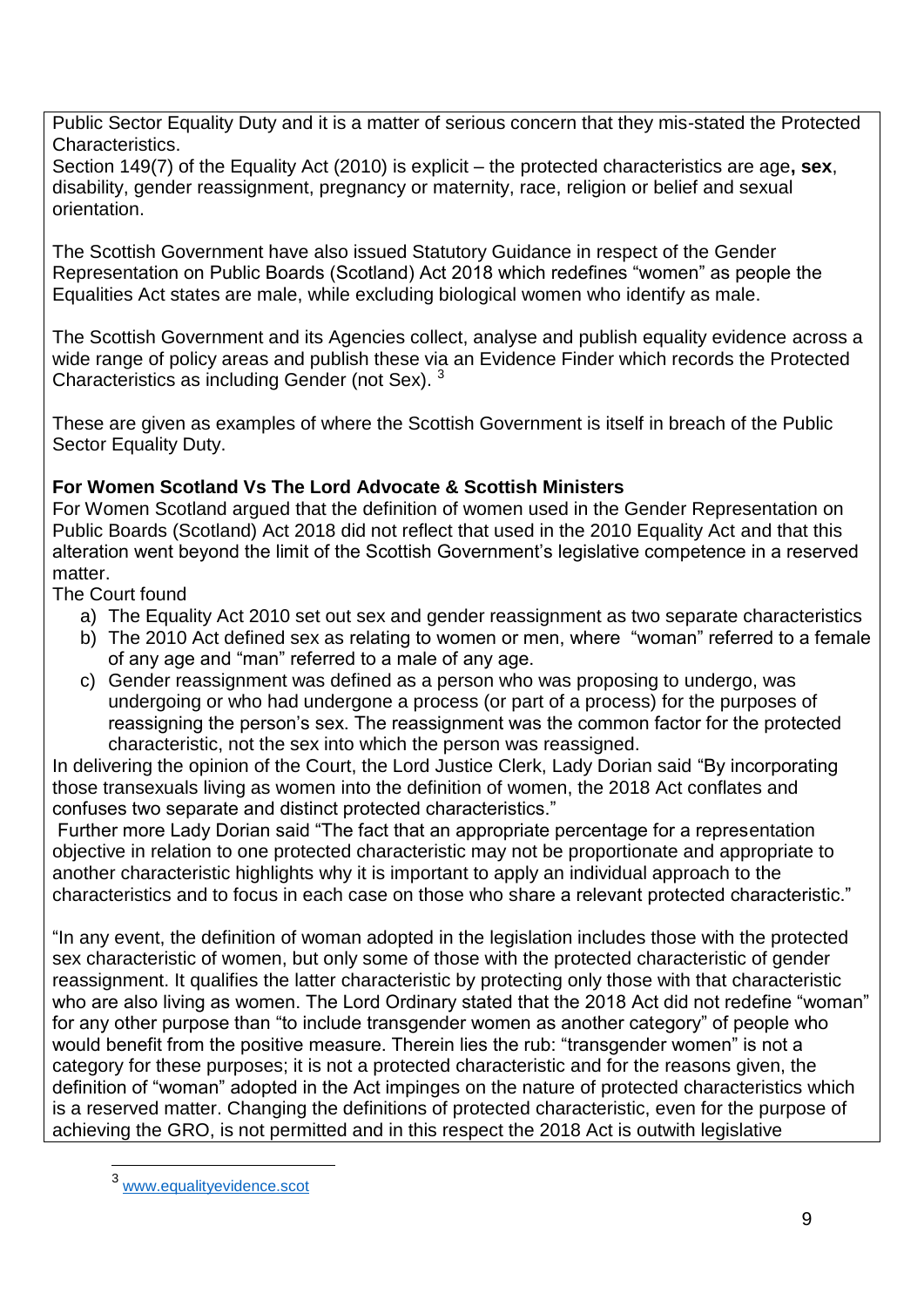#### competence."

#### **Lack of Clarity around the legal nature and impact of single sex exception**

The lack of clarity around the legal nature and impact of the notion of single-sex exception is also visible in public debate, where 'exception' is often replaced by the terms 'exemption' or, in some cases, 'exclusion'. This is not correct and risks weakening, if not altogether eliminating one of the key features in the Equality Act 2010 as a means of protecting dignity and privacy of women as a sex category. 'Exception' means that a certain provision, namely the duty not to discriminate against those bearing the protected characteristic of gender reassignment, does not apply to the provision of specific services. In this case, it is incumbent on the service provider to assess the nature of the service and to determine how the objectives of protecting the privacy and dignity of women, especially in view of their vulnerability, can be met in a way that is proportionate to the aim being pursued. Should there be a challenge to this decision, it is incumbent on the person challenging the legality of the exception to demonstrate that either the aim pursued is not 'legitimate' or that the exception is disproportionate to this aim. An 'exemption', instead, presupposes the existence of a preliminary authorisation being given to the provider, as a result of which the latter can exclude the bearers of the protected characteristic of gender reassignment without the legal consequences attaching to an infringement of Section 7 of the Act being triggered by it. This is not what the Equality Act 2010 provides: there is no regime of prior authorisation for the application of para. 26, Part 7 to the Act, nor is it for the provider to make a case for the application of the exception. If the latter is challenged, as explained, it is for the applicant to show that the requirements illustrated above are not fulfilled.

Schedule 3, para 28) allows providers of separate or single sex services to provide a different service to, or to exclude someone who has the protected characteristic of gender reassignment. This includes those who have a Gender Recognition Certificate (GRC) as well as someone who does not have a GRC but otherwise meets the definition under the Equality Act 2010. Application of this exception must be justified as a means of achieving a legitimate aim. An example given in the Explanatory Notes to the Act is that of a group counselling service for female victims of sexual assault where the organisers could exclude someone with the protected characteristic of gender reassignment if they judge that clients would be unlikely to attend the session as a result. Schedule 23 para 3 of the Act also allows a service provider to exclude a person from dormitories or other shared sleeping accommodation and to refuse services connected to providing accomodation on the grounds of sex or gender reassignment. As with para 28 and other exception under the Equality Act, such exclusion must be a proportionate means of achieving a legitimate aim.

The Scottish Government has required womens aid and rape crisis organisations to confirm that they adhere to transgender inclusive policies in order to receive government funding. In doing so, the Scottish Government has *effectively overridden the right of these organisations as service providers to consult with their service users to identify whether admitting fully intact males identifying as females to refuges, counselling groups or to take up employment as counsellors of women victims of domestic violence and trauma - would have a deleterious impact on the women who rely on these services*. This has resulted in some confusion with service providers around whether or not they can deliver single sex or separate sex services or protect women only spaces. The Scottish Government should abandon its requirement that domestic violence and sexual violence services to women are transgender inclusive and allow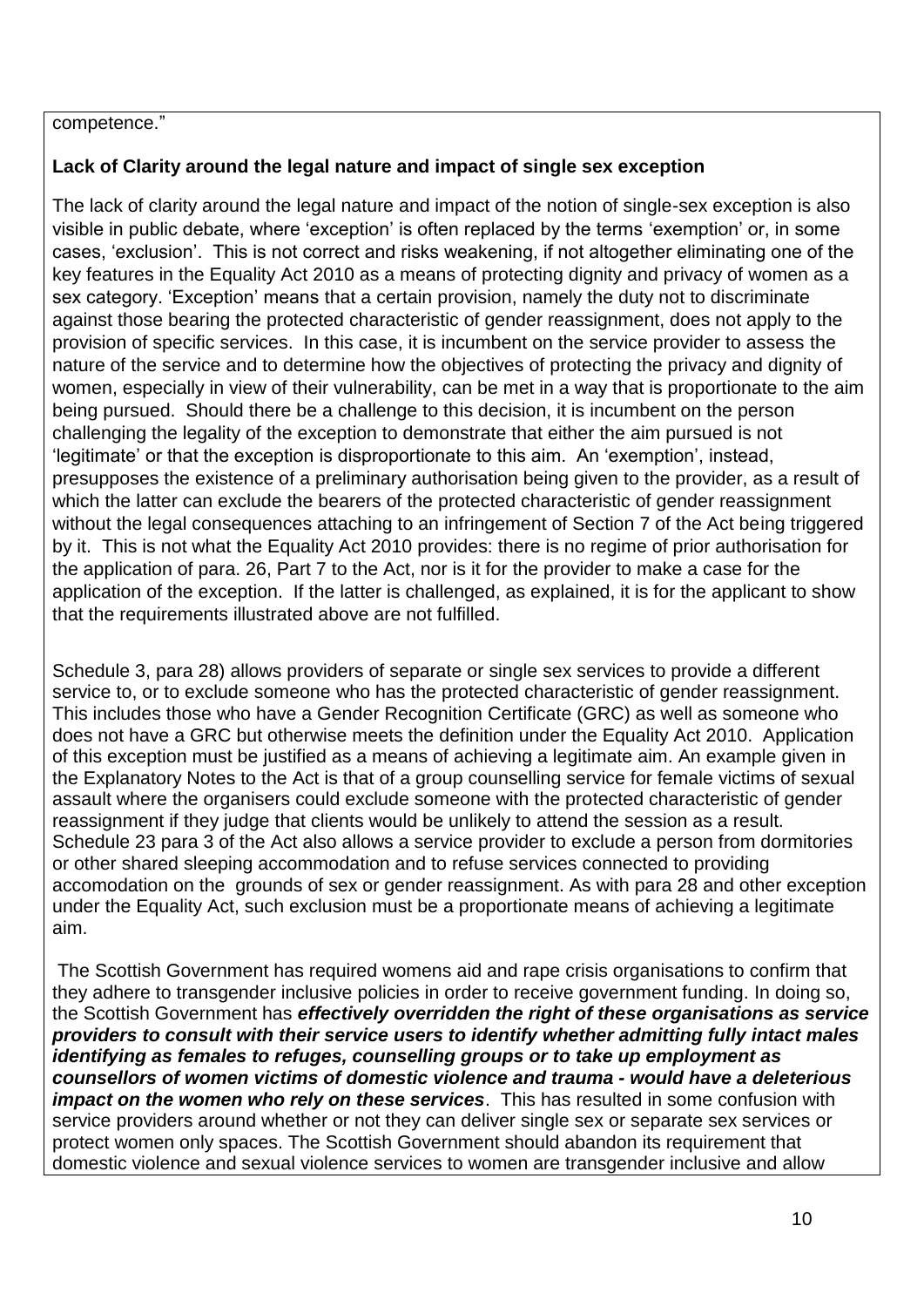these organisations to operate within the terms of the Equality Act 2010 and provide women only services as necessary and in circumstances where it is justified by the need to protect access to these services for women. This also relates to the provision of women only sports and swimming sessions/changing rooms etc where Muslim Women would effectively be denied access to services unless they are single sex or separate sex services.

#### **Case Study**

This confusion led to North Lanarkshire Council conducting a *"gender neutral review"* of domestic violence services and resulted in it removing funding from 3 local Women's Aid groups because they refused to provide "gender neutral" services to women victims of domestic violence - holding to the principle that they do not work with the perpetrators of violence, or admit men to refuges. This was used in the procurement process which resulted in domestic violence services being provided on a "gender neutral" basis by SACRO. As a result women in North Lanarkshire are being deprived counselling, accompaniment and support of a trusted, women-centred, specialist domestic violence service.

The Public Sector Equality Duty should have protected women's interests in this case and exposed the lunacy of any "gender neutral" approach to a review of domestic violence services - when 96% of victims of domestic violence are women. It effectively took a service founded by women survivors of domestic violence, which was rooted in the local communities of North Lanarkshire for over 40 years and handed it to a male run service which local women do not trust in the same way.

The erroneous reframing of the Equalities Act (2010) by the Scottish Government to change the protected characteristics from sex to gender has proliferated across the public sector and for many has become the lens through which they view the Public Sector Equality Duty.

#### **Case Study**

1

Police Scotland accurately report the protected characteristics (as being sex not gender) however in their [equality-impact-assessment-results-strategic-police-priorities-scotland.pdf](about:blank) they revert to reporting on an equality impact assessment on Gender (including pregnancy and maternity) instead of sex. (page12).

This conflation of sex with gender has had serious consequences for the recording of crime in Scotland. Police Scotland have confirmed that

"*If the male who self-identifies as a woman were to attempt to or to penetrate the vagina, anus or mouth of a victim with their penis, Police Scotland would record this as attempted rape or rape and the male who self-identifies as a woman would be expected to be recorded as a female on relevant police systems*.'<sup>4</sup>

In a world where sex and gender are conflated – a man can have a penis, rape a woman and declare himself to be a woman. Many women and particularly those who have been the victims of rape and sexual assault find this offensive in the extreme.

A public petition was lodged with the Scottish Parliament's Citizen Participation and Public Petitions Committee – it contained over 12,000 signatures and called on the Scottish Parliament to urge the Scottish Government to require Police Scotland, the Crown Office and the Scottish Court Service to accurately record the sex of people charged or convicted of rape or attempted rape. The Scottish Government failed to act to ensure that the recording policy of the Police in rape cases reflected the sex of the offender and in so doing breached the terms of the Public Sector Equality Duty.

This is a clear example of the inability or unwillingness of the Scottish Government to ensure that

<sup>4</sup> [Police-Scotland-FOI-on-recording-rape.pdf \(murrayblackburnmackenzie.org\)](https://murrayblackburnmackenzie.org/wp-content/uploads/2021/06/Police-Scotland-FOI-on-recording-rape.pdf)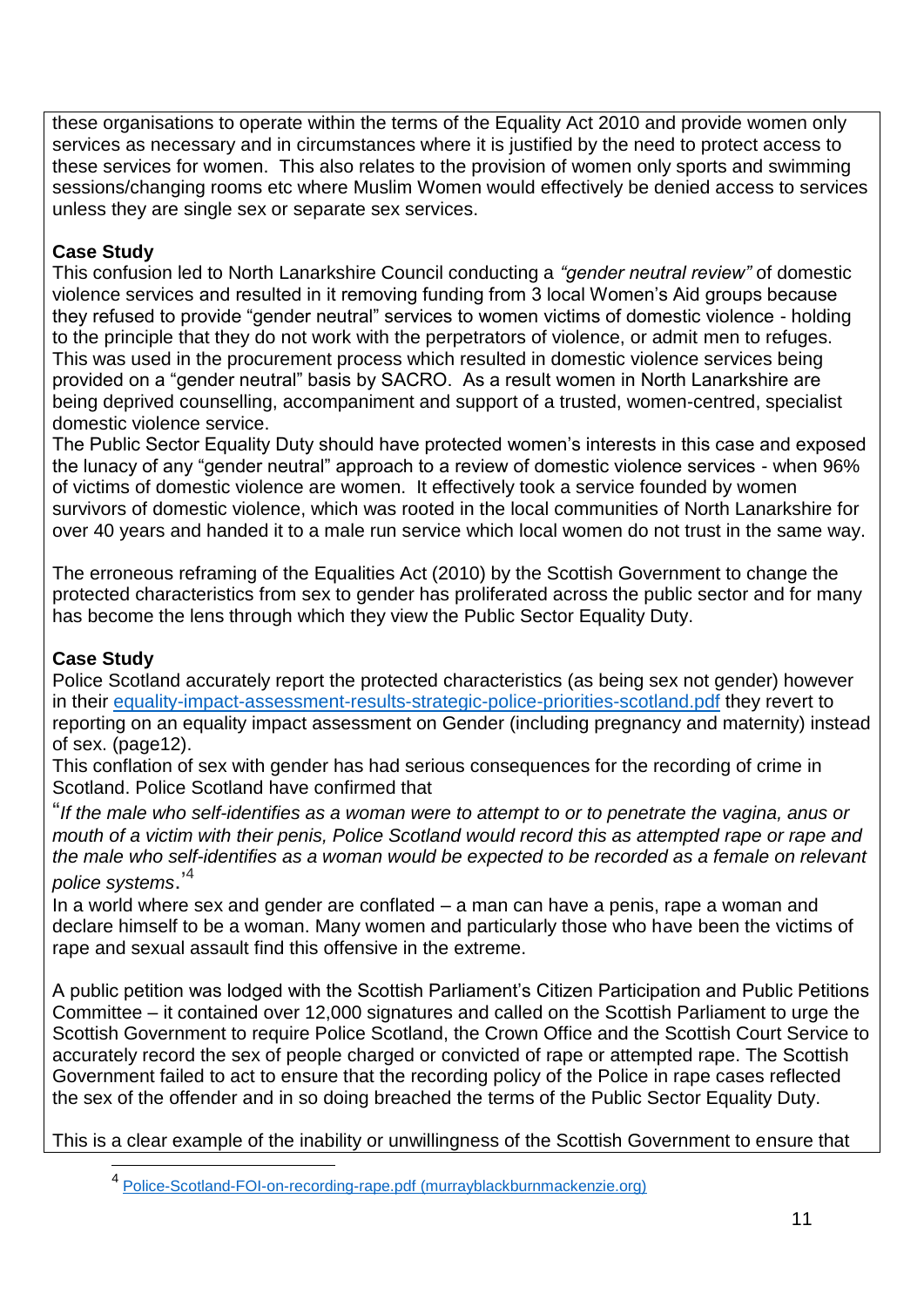the Protected Characteristics enshrined in the Equalities Act (2010) were actually protected, and where their deliberate misrepresentation around sex and gender has proliferated across the public sector to include the Police, Crown Office and Scottish Court Service amongst others.

Plainly stated, if the Scottish Government are not competent to interpret the Protected Characteristics set out in the Equalities Act (2010) correctly, then they will be ill-equipped to navigate the complexities of integrating Equalities and Human Rights Frameworks and advising other public sector organisations on how to discharge their Public Sector Equality Duty effectively. The recent judgement referred to above requires the Scottish Government to apply the actual Protected Characteristics of the Equalities Act (2010). Failure to do so will inevitably result in further legal challenge and ongoing deleterious impacts particularly on women.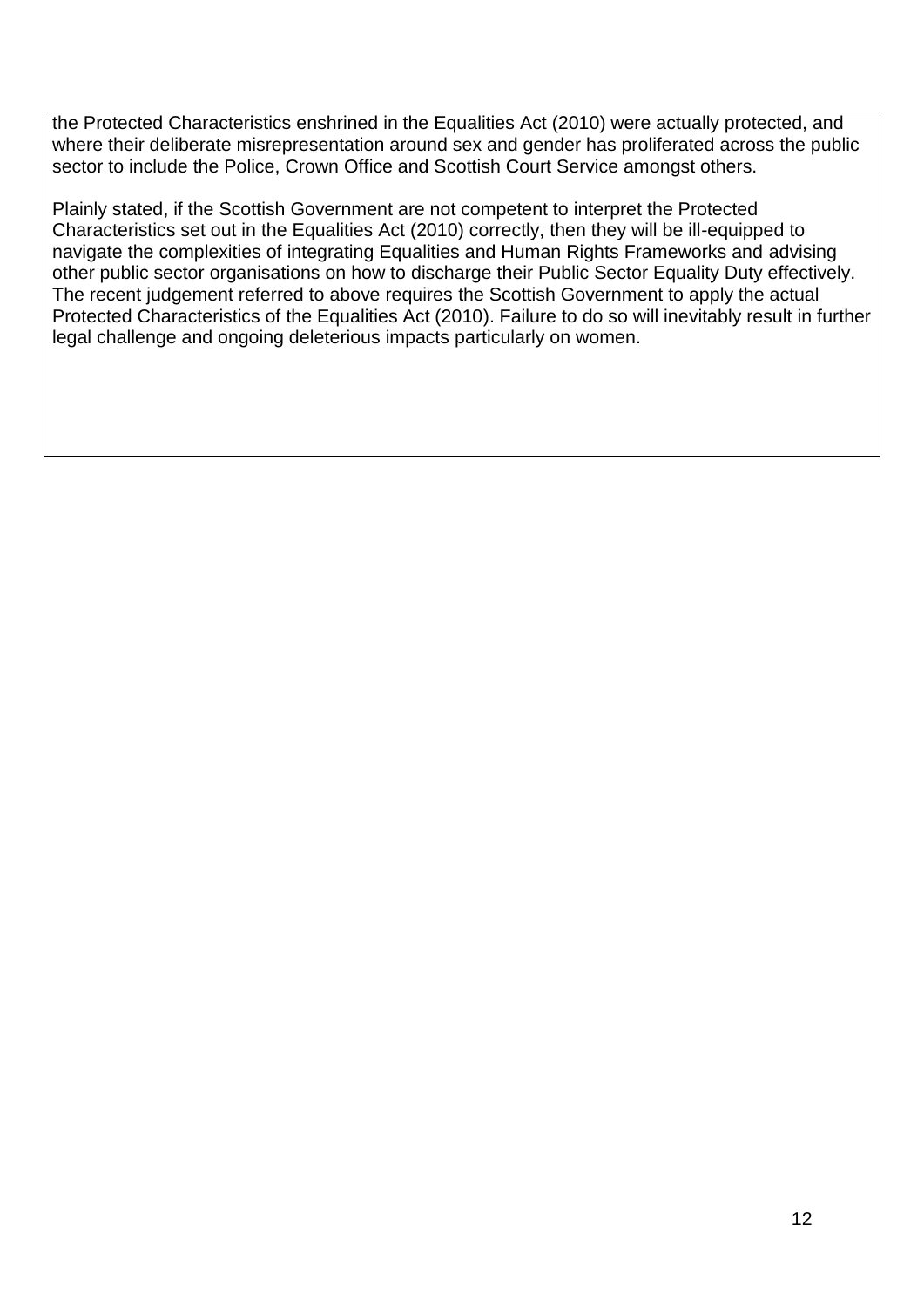<span id="page-13-0"></span>

| <b>IMPROVEMENT</b><br><b>PROPOSAL 4</b>    | <b>RELEVANT TO</b><br><b>WHICH</b><br><b>REGULATION(S)</b><br><b>AND/OR WORK</b><br><b>STRAND</b> | <b>INFORMATION</b>                                                                                                                                                                                                                                                                               |
|--------------------------------------------|---------------------------------------------------------------------------------------------------|--------------------------------------------------------------------------------------------------------------------------------------------------------------------------------------------------------------------------------------------------------------------------------------------------|
| Strengthening leadership<br>and resourcing | Key aspect of equality<br>and human rights<br>mainstreaming<br>strategy                           | The Scottish Government recognises the<br>importance to strengthen leadership and<br>adequate resourcing on equality across the<br>public sector. While no regulatory changes<br>are envisaged for this improvement<br>proposal, we would welcome views on how<br>this could be better achieved. |

- **4.1** Do you agree with the position that this is best achieved through routes other than regulatory change?
- **4.2** If so, then what do you feel is needed?

#### **Answers:**

#### **4. Answers: See also Answer to Section 3 above.**

- 4. There is an urgent need for the Scottish Government to
	- Cease to conflate sex with gender and to apply the actual Protected Characteristics enshrined in the Equalities Act (2010).
	- provide clear guidance to all Public Sector Organisations and duty bearers which will enable them to fulfil their obligations under the PSED
	- provide clear guidance to all Public Sector Organisations and duty bearers around the ability to use exceptions to protect single sex services and separate sex services where this is justifiable in terms of protecting access to these services for women and groups with other protected characteristics (e.g. religion).
	- provide a framework and training on how to address the need to balance rights where the rights of one group collide with another to enable appropriate and confident decision making by public sector leaders and duty bearers.

#### **We have some specific concerns around:-**

- ad hoc policy development undertaken without due regard to evidence-based decision making or where the evidence base has been weak or compromised
- policy capture and the imposition of sex self-id in advance of legislative change to the detriment of women
- the failure of many public sector organisations to undertake Equality Impact Assessments prior to implementing policy changes which have a significant bearing on women.

#### **Case Study Police Scotland allowing sex self-id in rape cases as an example of ad hoc policy development without due regard to evidence based decision making**

The lack of capacity of senior leadership teams in dealing with these issues was in evidence around the response to the public petition cited above. One after another the buck was passed –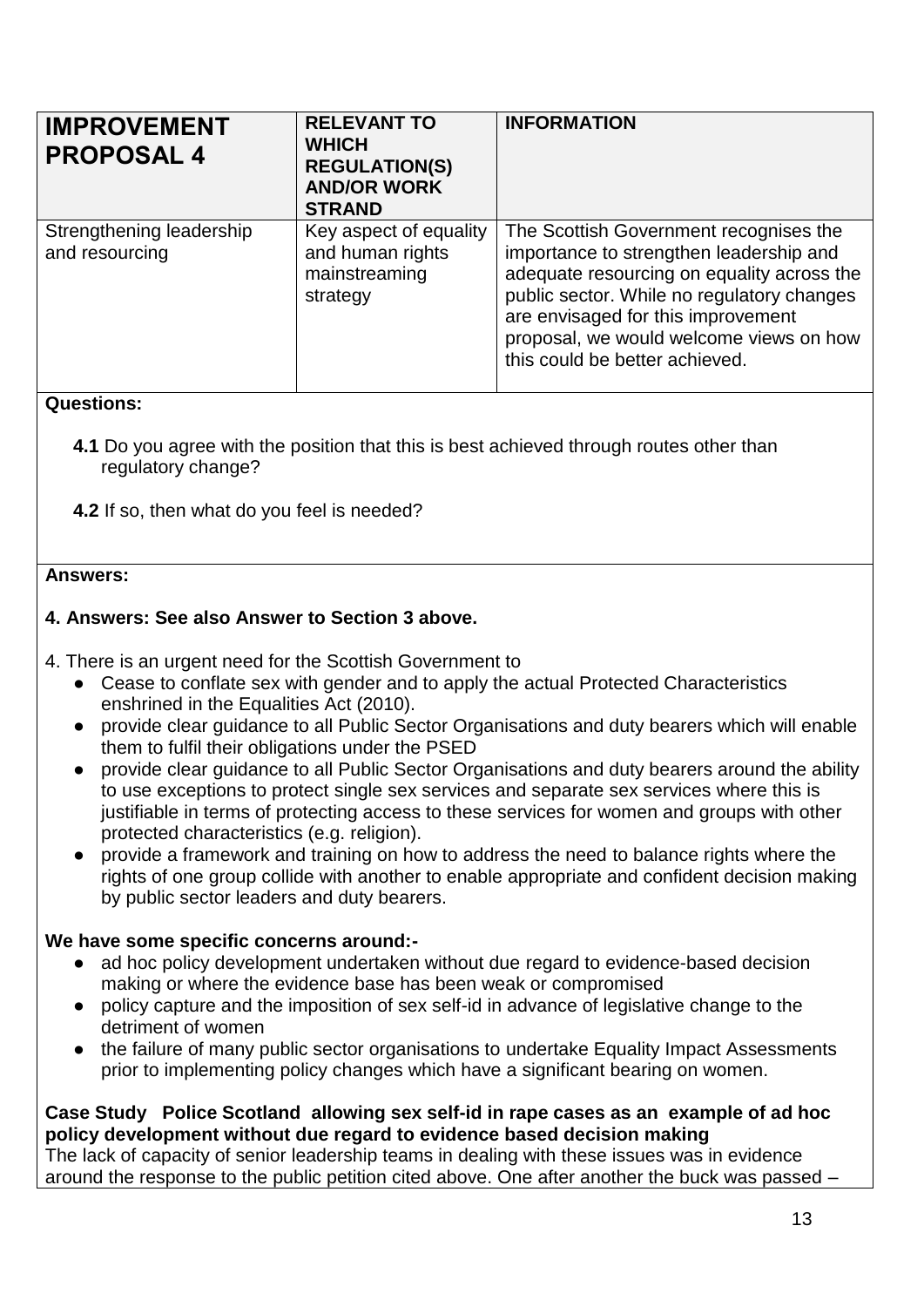the Scottish Government stated "it is for Police Scotland to determine how the sex of people charged or convicted of rape or attempted rape is recorded", the Crown Agent followed suit, the Scottish Courts and Tribunals Service provided a factual statement to the effect that the information used in criminal proceedings originated from Police Scotland – but conceded that it was willing to improve data accuracy. The Deputy Chief Constable of Police Scotland was "awaiting Scottish Government guidance on that complex issue".

When asked, Police Scotland were unable to explain how or when their recording policy came about. Police Scotland were unable to provide any information as to when the policy was introduced, who was consulted, who took the decision, and whether an EQIA was undertaken.

The Scottish Police Authority (SPA) appeared unaware or unconcerned that such a significant policy change had been implemented without any audit trail around the decision making process and failed to inquire whether or not its PSED had been appropriately discharged in this instance. When questioned they stated that they had relied on quidance from the Chief Statistician – despite the fact that the Chief Statistician's guidance is explicit – it singles out "*the investigation of serious sexual offences as an example where data on biological sex is required*".

In December 2021, clearly aware that there were serious issues around process, the SPA referred the matter to Police Scotland's Data Governance Board – some 8 months after the public announcement that the policy had changed was made.

This episode illustrates a serious lack of capability in discharging the PSED from the Cabinet Secretary for Justice, to the Chief Constable of Police and Chair of the Scottish Police Authority. Not one of these individual's or leadership groups raised a concern that the policy had changed without due process being followed or an equalities impact assessment being conducted, far less any consultation with women who had lived experience of rape or sexual assault.

Case Study – Scottish Prison Service – Housing of male prisoners identifying as women in the female estate as an example of policy capture and failure to consult all affected groups. Policy analysis undertaken by Murray,Blackburn McKenzie raised serious concerns about the unregulated roll-out of gender self-identification across public sector organisations in Scotland where scrutiny was weak or non-existent, a lack of due process in evidence and where policy capture on decision making on sex and gender identity issues had been directed towards the interests of a specific group without due regard for other affected groups or the wider population. The housing of male prisoners identifying as women in the female prison estate provides a case study to illustrate these issues. It points to serious and significant failures to discharge the Public Sector Equality Duty.

In 2014 the Scottish Prison Service (SPS) published its Gender Identity and Gender Reassignment Policy for those in our Custody (Scottish Prison Service 2014). It concerned the safety and wellbeing of two vulnerable groups, decision-making focussed exclusively on the vulnerability of transgender prisoners to the detriment of both female prisoners and prison officers. Two areas in particular raise questions about the impact on female prisoners and staff: accommodation and intimate searches.

#### **Accommodation**

The SPS policy determined that the accommodation chosen "should reflect the gender in which the person in custody is presently living" (ibid p6). Living permanently in a new social gender is identified as using" their new name, title and pronoun in all of their everday social interactions with strangers, service providers, friends and family and having changed the name and gender on documents (except birth certificates) (ibid). Living in a new gender does not require surgery or other physical changes. P26 of the policy states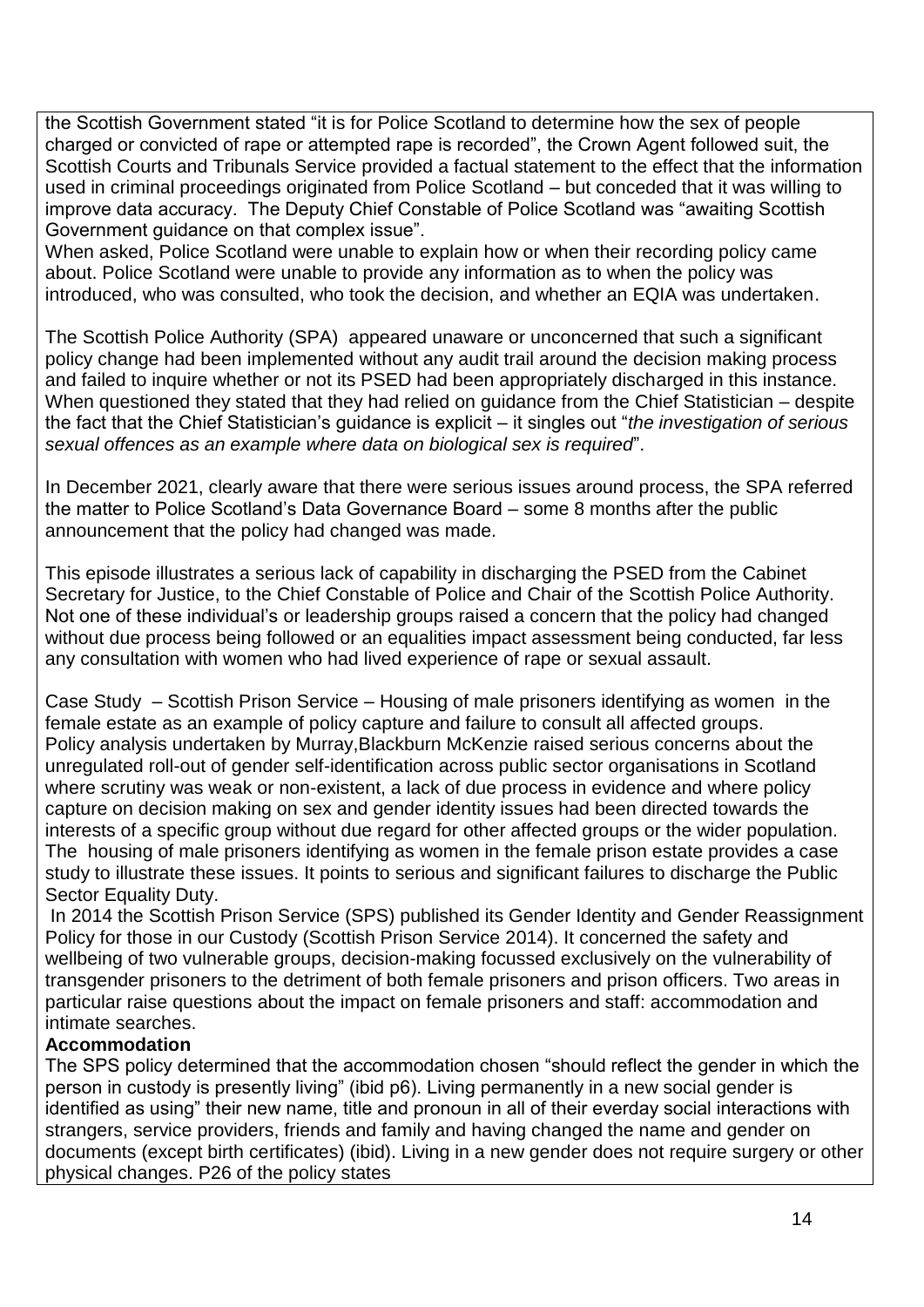"*A male-to-female person in custody living permanently as a woman without genital surgery should be allocated to a female establishment. She should not be automatically regarded as posing a high sexual offence risk to other people in custody and should not be subject to any automatic restrictions of her association with other people in custody. However, if there is clear evidence that she, as an individual, may pose a sexual offence risk, then this should be dealt with as for any other person in custody posing a risk. Only where a risk assessment determines it is justified, should she be subject to increased staff supervision or restrictions of her association with other people in custody*. "

Staff are instructed not to reveal information about a person's gender reassignment to other prisoners, which means that a woman prisoner will not be told that she is required to share with someone who is physically male, nor will staff be able to confirm whether this is the case if asked.

#### **Intimate Searches**

Rubdowns and body searches are to be conducted "in accordance with the gender in which the person in custody is currently living, rather than their physical characteristics" (ibid p6). If staff are concerned about performing such searches, the policy advises that this should be "initially addressed through the provision of additional staff training and information about gender reassignment and equality requirements". (ibid p26). If a prisoner's behaviour during searching is inappropriate in any way, this is to be treated like any other breach of the rules, by placing the prisoner on report. (ibid P33). The policy is silent as to whether inappropriate conduct can be grounds for search decisions to be suspended or reversed.

This means that female prison officers have little or no room to refuse to undertake a body search/rub down of a fully intact male prisoner - even when that prisoner behaves inappropriately, and regardless of the impact that conducting such a search has on the female prison officer.

#### SPS - Policy Capture and Failure to Consult with Women

The policy was written for SPS by James Morton, Director of the Scottish Trans Alliance. The EQIA identified 3 protected characteristics which could be affected - age, gender identity and sexual orientation. Gender identity is not a protected characteristic. The SPS EQIA pro forma uses term gender identity rather than gender reassignment. The form also uses gender rather than sex - and in this case the space for comments was left blank implying that there was no impact or relevance of the policy/practice changes to women prisoners or women prison officers.

The EQIA failed to recognise any sex-specific issues which may arise from having fully intact male prisoners sharing accomodation with women who were vulnerable due to their previous experience of domestic and sexual violence. This is extraordinary given the findings of the Angiolini Report that "women offenders themselves are often the victims of severe and repeated physical and sexual abuse" (SG 2012:3)

Women and Girls Scotland (2019) reported on examples of female prisoners being subjected to sexualised and aggressive behaviour from transgender prisoners transferred to the female prison estate. SPS failed to monitor the impact of housing fully intact male prisoners in the female estate on women prisoners and prison officers. There were press reports that a trade union had to intervene on behalf of its female members when they refused to perform intimate searches on a prisoner with a history of extreme violence held in the men's estate.

The SPS policy on transgender prisoners can be best understood as a clear example of policy failure that is explicable through the lens of policy capture. The SPS is currently reviewing this policy and has said that the review results will be published in Summer 2022. Even if the outcome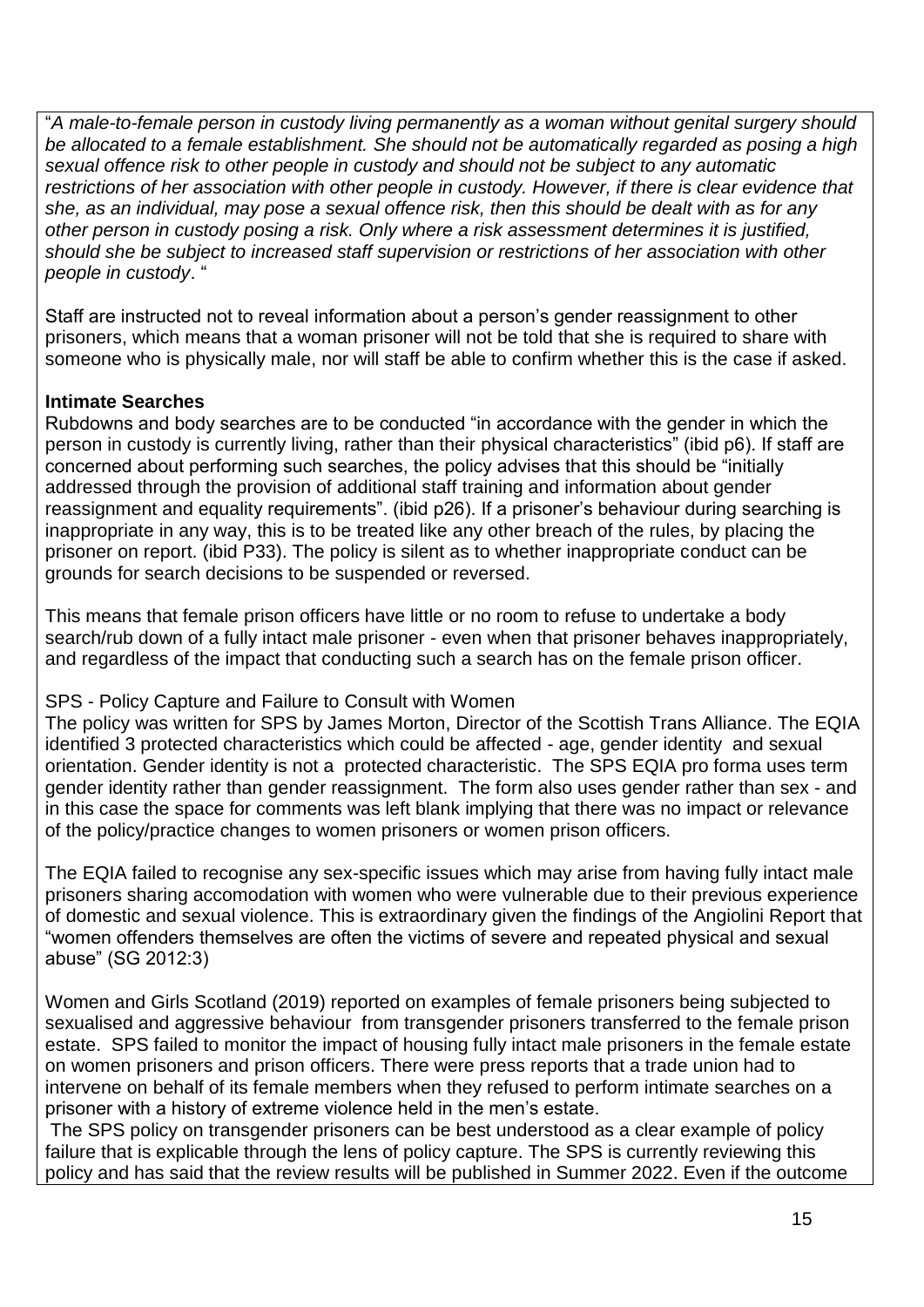of the review addresses in full the concerns raised by women - it will be a case of closing the door after the horse has bolted. The SPS transgender policy was allowed to operate for 7 years to the great and obvious detriment of women prisoners and prison officers.

Both of the cases cited above also involve a failure of the organisations to properly undertake an EQIA. In preparing for this submission, it was striking how many public sector organisations had failed to publish EQIAs which related to major policy decisions affecting women. These were not readily available. Those organisations who had published some EQIAs had often used the wroni.e. protected characteristics - gender instead of sex, and gender identity instead of gender reassignment -or had failed to take account of the impact of policy changes on groups with other protected characteristics i.e.religion.

#### **Improvement Actions**

- 1. Ensure all public sector organisations use the correct protected characteristics when considering EQIAs.
- 2. Require transparency around EQIAs including the requirement to publish, to report on organisations involved in the drafting of policies, organisations which were consulted across each of the protected characteristics, and to publish the statements of concern and mitigation responses to show that due consideration has been given to those organisations representing groups who are concerned that policy change/ practice change could adversely affect their group.
- 3. Require EQIAs to be undertaken when the policy is proposed, when it is implemented and at monitoring. The EQIA should be a live document which is updated across the project management cycle in the same way as risk registers are updated
- 4. There should be a requirement to consult beyond funded lobby groups to ensure that the advice provided is genuinely representative and not motivated by a concern of organisations to remain in the good graces of their funders.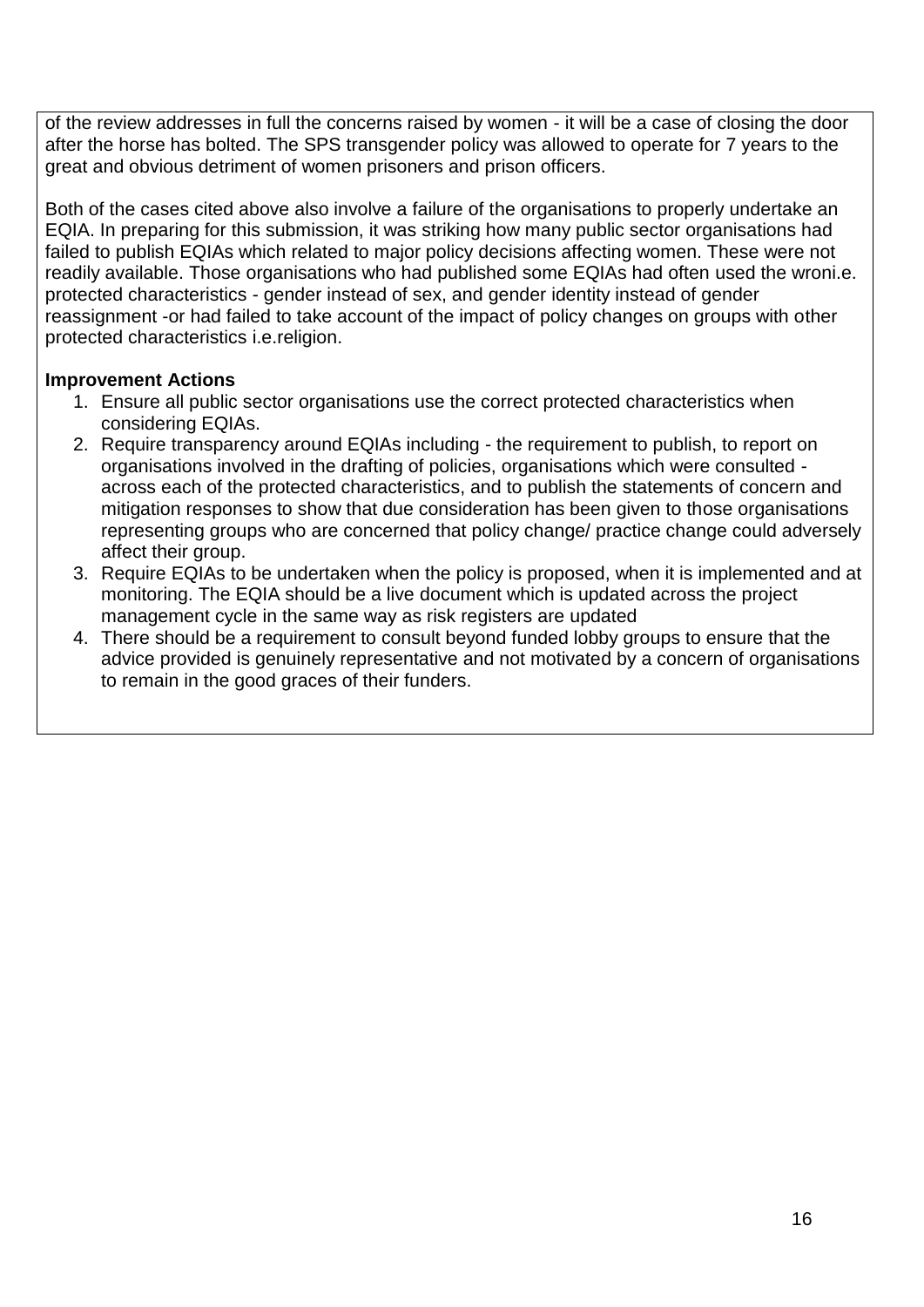<span id="page-17-0"></span>

| <b>IMPROVEMENT</b><br><b>PROPOSAL 5</b> | <b>RELEVANT TO</b><br><b>WHICH</b><br><b>REGULATION(S)</b><br><b>AND/OR WORK</b><br><b>STRAND</b>                                                                                                                                      | <b>INFORMATION</b>                                                                                                                                                                                                                                                                                                                 |
|-----------------------------------------|----------------------------------------------------------------------------------------------------------------------------------------------------------------------------------------------------------------------------------------|------------------------------------------------------------------------------------------------------------------------------------------------------------------------------------------------------------------------------------------------------------------------------------------------------------------------------------|
| Reducing bureaucracy                    | Links across many of<br>the regulations, but<br>mainly relevant<br>including:<br>Regulation 3 -<br>report progress on<br>mainstreaming the<br>equality duty;<br>Regulation 4 -<br>publish equality<br>outcomes and<br>report progress. | The Scottish Government is keen to<br>consider ways in which to enhance the<br>regime in ways that lessen burden, and<br>support public authorities to get the best<br>possible value out of their engagement with<br>the regime in a way that prioritises<br>delivering meaningful outcomes and<br>impacts rather than processes. |

**5.1** What do you feel drives the feeling of the bureaucracy of the SSD regime?

**5.2** What would be the best method of reducing the bureaucracy of the regime while ensuring the regime still prioritises meaningful outcomes and impacts?

#### **Answers:**

5.1 EQUIA can be considered as an onerous task as opposed to an essential and embedded part of best practice in policy development and programme and project management to ensure effective delivery, outcomes and impact.

EQUIA's form an essential part of the suite of programme/project documentation which should be regularly reviewed during the lifetime of each programme/project.

5.2 The Scottish Government should consider if the Programme and Project Management Centre of Expertise should have a wider role in supporting directorates and divisions in building capacity and capability in the SG and wider public sector. This could include building pools of expertise across policy portfolios to ensure that EQUIA's are robust and have appropriate quality assurance frameworks.

EQUIA should be considered at the start of the policy development cycle.

The Scottish Government has a well-established system of Gateway Reviews which form part of the progress and quality assurance frameworks for Programme and project management. It is essential that the EQIA is fully embedded into the Gateway Review process.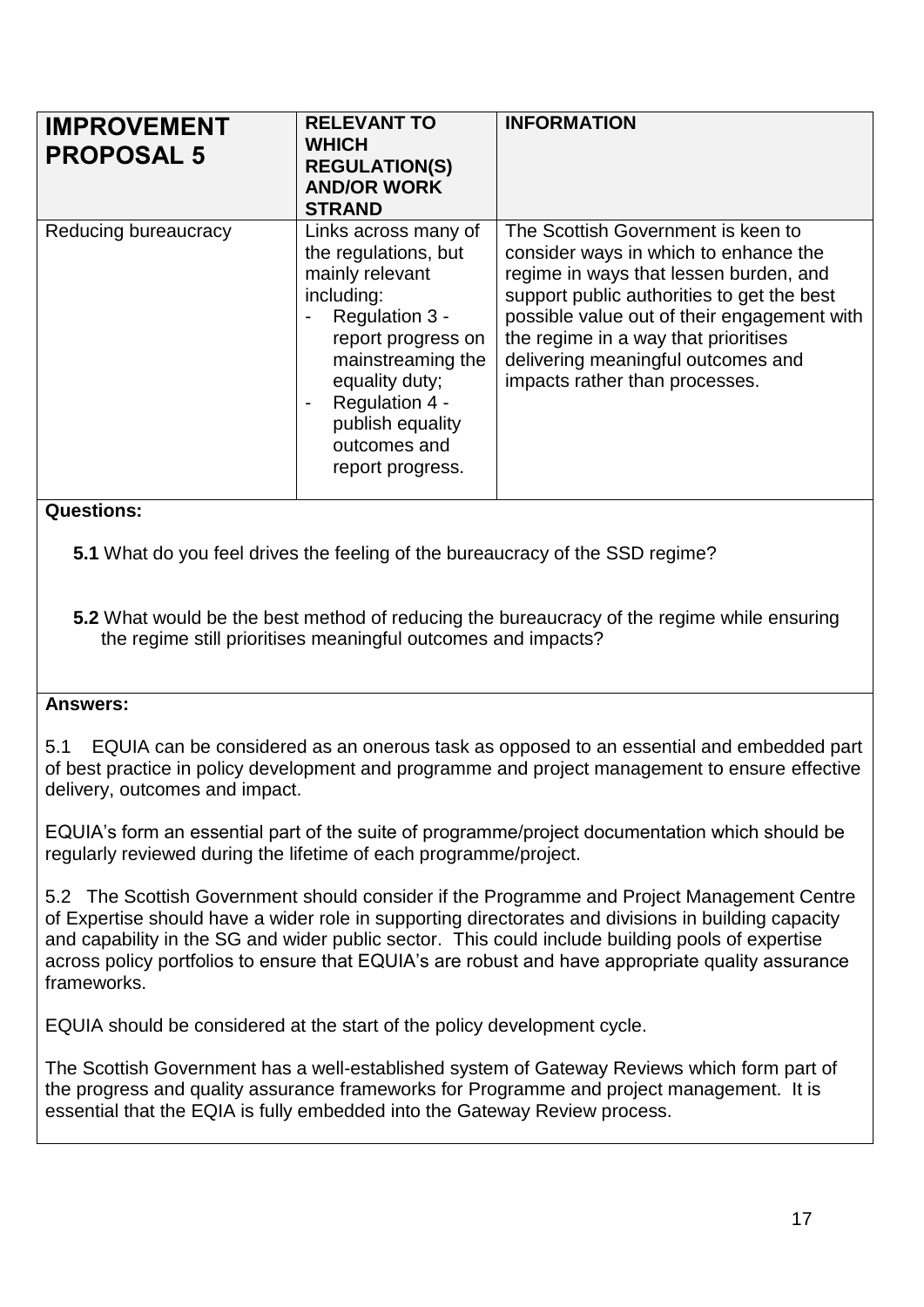<span id="page-18-0"></span>

| <b>IMPROVEMENT</b><br><b>PROPOSAL 6</b>                             | <b>RELEVANT TO</b><br><b>WHICH</b><br><b>REGULATION(S)</b><br><b>AND/OR WORK</b><br><b>STRAND</b> | <b>INFORMATION</b>                                                                                                                                                                                    |
|---------------------------------------------------------------------|---------------------------------------------------------------------------------------------------|-------------------------------------------------------------------------------------------------------------------------------------------------------------------------------------------------------|
| Increasing clarity re:<br>coverage, proportionality,<br>and process | Relevant across most<br>regulations.                                                              | One of the aims of the Scottish<br>Government's review of the operation of<br>the PSED is to increase the clarity of the<br>SSD regime, particularly around coverage,<br>proportionality and process. |

**6.1** How could the clarity of the regime be improved?

**6.2** How could the proportionality of the regime be regime be improved? How can smaller listed authorities be supported to meet the duties under the SSDs?

- **6.4** How could the process for adding new bodies to the Regulations be improved?
- **6.5** Would consolidating all previous sets of regulations into one new set improve the clarity of the regime?

#### **Answers:**

**6.1** In considering the proportionality of the regime care must be taken to ensure that proportionality is not used to provide opt-outs. In any case where an opt out might be considered a clear rationale for any exclusion must be stated and be subject to scrutiny.

Thus, a simple reference to the (prima facie) alleged compliance with the principle of proportionality, as enshrined in the Human Rights Act 1998 for instance, will not suffice to justify the opt out: any decision to opt out of the regime requires a show that appropriate balancing between the respect of relevant rights and the pursuit of other legitimate aims of public interest, such as the goals of the equality duty, has taken place. In particular, the competent minister must demonstrate that less intense options, short of a fully-fledged opt out have been taken into consideration and seek to justify why these were regarded as being incapable of meeting the legitimate aim pursued as effectively as an opt out. It must also be shown that there is sufficient evidence to demonstrate both the existence of a "mischief", namely that without the opt out the Scottish Government would fall short of its PSE obligations and that this is remedied in a specific and direct way through the opt out. We hasten to emphasise that if the above requirements are not met, the Scottish Government's decision to opt out would lay itself open to challenge on the ground that it would irremediably impair the substance of rights enjoyed by individuals belonging to protected categories.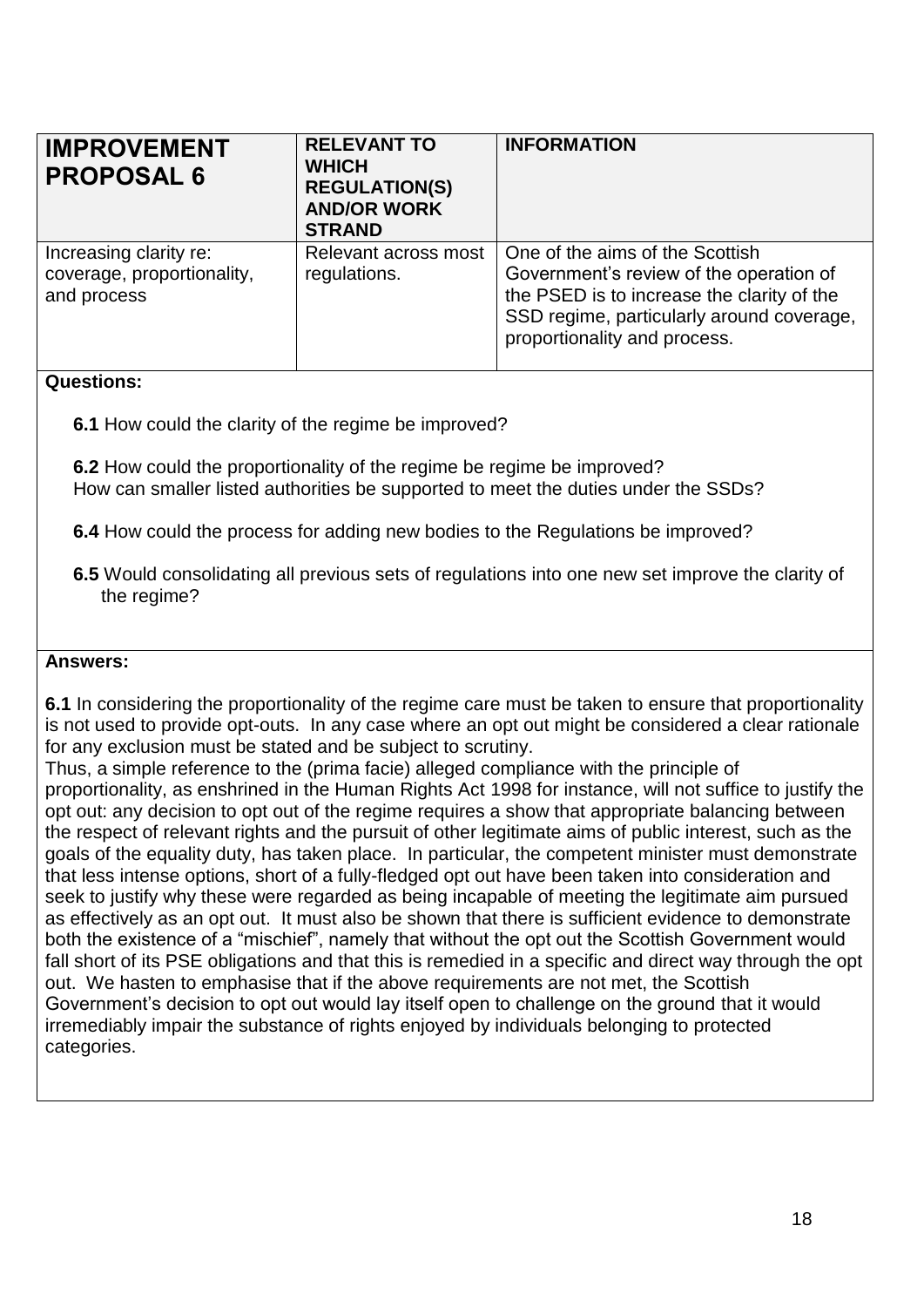<span id="page-19-0"></span>

| <b>IMPROVEMENT</b><br><b>PROPOSAL 7</b>                                                                         | <b>RELEVANT TO</b><br><b>WHICH</b><br><b>REGULATION(S)</b><br><b>AND/OR WORK</b><br><b>STRAND</b> | <b>INFORMATION</b>                                                                                                                                                                                         |
|-----------------------------------------------------------------------------------------------------------------|---------------------------------------------------------------------------------------------------|------------------------------------------------------------------------------------------------------------------------------------------------------------------------------------------------------------|
| Improving support and<br>capacity building & improving<br>the understanding of and<br>approach to mainstreaming | Relevant across most<br>regulations                                                               | The Scottish Government is keen to work<br>with stakeholders improve support and<br>capacity building under the PSED regime,<br>including improving the understanding of<br>and approach to mainstreaming. |

- **7.1** How could the guidance (and access to guidance) on SSD compliance be improved? What would you like to see in any new or revised guidance?
- **7.2** In addition to written guidance what approaches would you consider effective to develop the skills, knowledge and practice of duty bearers?
- **7.3** How can revised guidance be best developed to ensure that it fully meets the needs of all parties?

#### **Answers:**

#### **7.1 - 7.3**

#### **Improvement Actions**

- Guidance on the Public Sector Equality Duty should include a clear statement of the actual protected characteristics and public sector organisations should be advised to avoid terms which confuse the issue - gender instead of sex and gender identity instead of gender reassignment and should avoid conflating sex, and gender reassignment.
- The EQIA should be a live project document which is updated across the project lifecycle.
- All of the groups with protected characteristics who will be affected by the proposals should be identified at the beginning.
- The EQIAs should be subject to a quality assurance process to ensure a) the protected characteristics are correctly stated b) all the groups with protected characteristics have been correctly identified and none have been left out c) consultation has reached beyond funded lobby/advocacy groups to include organisations where people have lived experience of the protected characteristics/ service area in question d) evidence based decision making is robust and based on evidence and data which is quality assured/peer reviewed, especially around sample sizes, extrapolation of data and terminology used.
- Training should be provided across **all** the protected characteristics rather than at present where training tends to be provided on one protected characteristics at a time with public sector organisations often providing training in only one/two rather than across all of the protected characteristics. Training should be quality assured to ensure that it accurately reflects the law rather than the advocacy agenda of the organisation providing the training.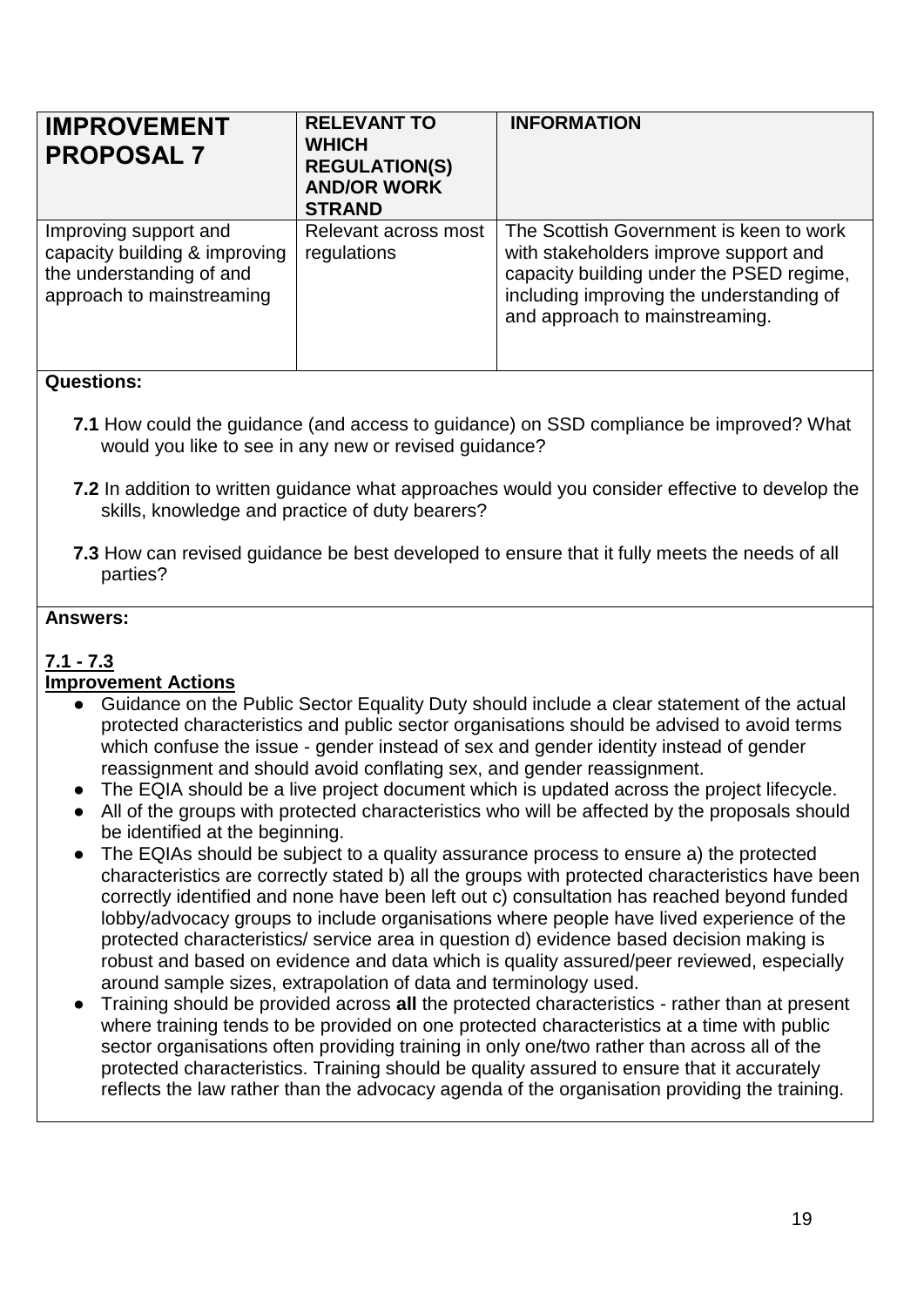<span id="page-20-0"></span>

| <b>IMPROVEMENT</b><br><b>PROPOSAL 8</b>     | <b>RELEVANT TO</b><br><b>WHICH</b><br><b>REGULATION(S)</b><br><b>AND/OR WORK</b><br><b>STRAND</b> | <b>INFORMATION</b>                                                                                                                                |
|---------------------------------------------|---------------------------------------------------------------------------------------------------|---------------------------------------------------------------------------------------------------------------------------------------------------|
| Improving the cohesiveness<br>of the regime | Relevant across most<br>regulations                                                               | The SSD regime should be seen as a suite<br>of interconnected duties which collectively<br>help public authorities to better perform the<br>PSED. |

**8.1** Can this be improved through mechanisms such as guidance or other means, or do the regulations need strengthened in this respect?

#### **Answer:**

**8.1** See answer above (7.1 - 7.3)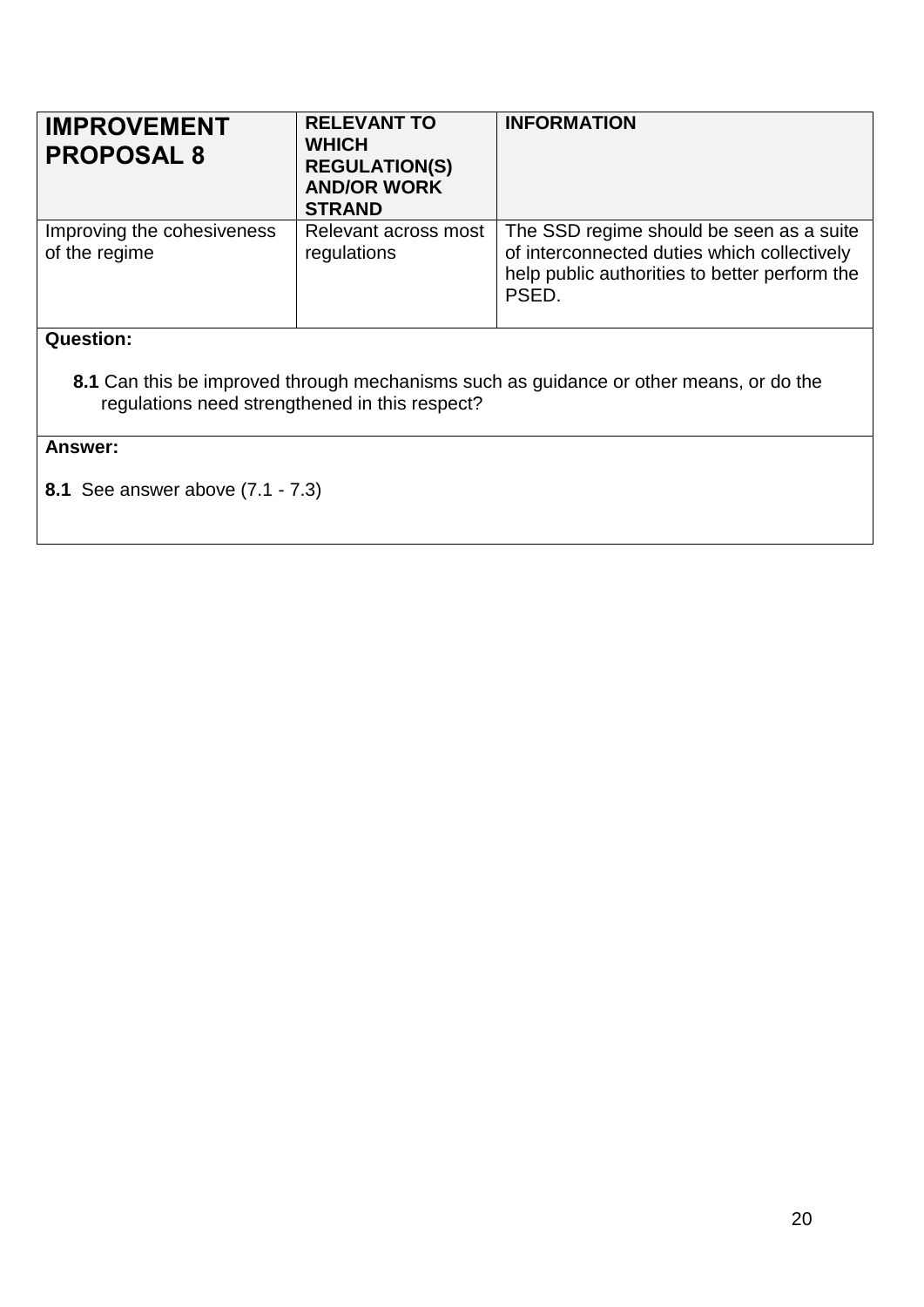<span id="page-21-0"></span>

| <b>IMPROVEMENT</b><br><b>PROPOSAL 9</b>                                                       | <b>RELEVANT TO</b><br><b>WHICH</b><br><b>REGULATION(S)</b><br><b>AND/OR WORK</b><br><b>STRAND</b> | <b>INFORMATION</b> |
|-----------------------------------------------------------------------------------------------|---------------------------------------------------------------------------------------------------|--------------------|
| Consider new approaches to<br>outcome setting, including<br>the setting of shared<br>outcomes | Regulation 4 - publish<br>equality outcomes<br>and report progress.                               | n/a                |

**9.1** Do you support the principle of shared outcomes? In your view, how they would be set and implemented; and how could an improved regulatory regime support this?

#### **Answer:**

**9.1 .1** This question is poorly framed and needs further clarification before it can be answered. Does it mean a)shared outcomes in relation to multi agency working in which case, so long as the protected characteristics are correctly applied and Equality Impact Assessments undertaken there would be no objection to this; if however, it means that shared outcomes across the protected characteristics, this would be opposed as it fails to expose/address situations where there is are conflicting interests between groups with a Protected Characteristic.

In particular, we wish to highlight that the Guidelines on the PSED do not explain what is meant by 'shared outcomes'. We wonder whether this notion refers to those policy outcomes that fall within reserved competences but in respect of which the Scottish Government has some powers to act, for instance with a view to providing higher standards of protection of individual rights–as is the case in relation, for instance, of the recent legislation on gender representation on public boards, which was recently declared incompatible with the Scotland Act 2016. Whatever the meaning, we note that this question is very unclear and poorly framed and as such

we cannot provide a meaningful answer to it.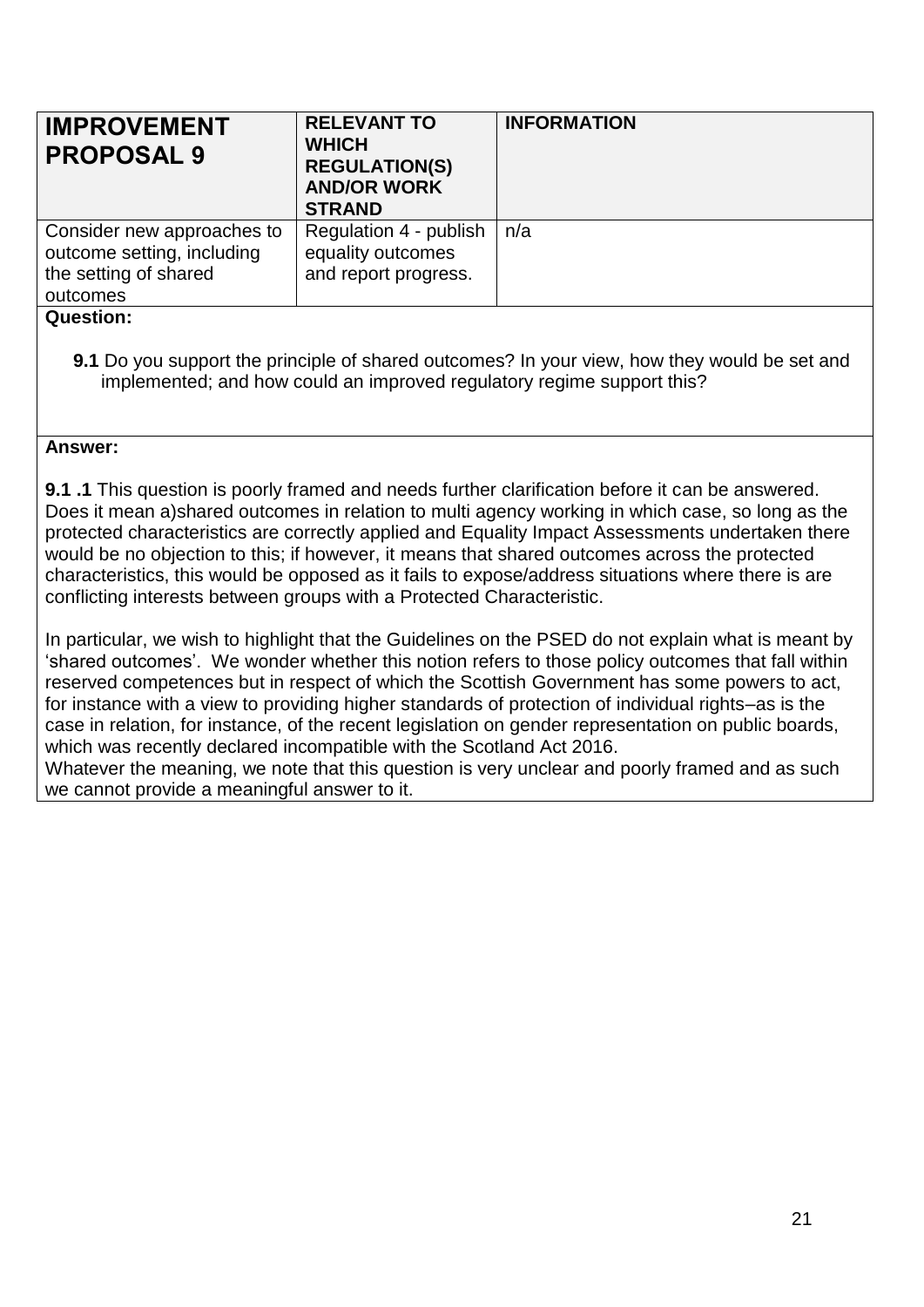<span id="page-22-0"></span>

| <b>IMPROVEMENT</b><br><b>PROPOSAL 10</b>                                         | <b>RELEVANT TO</b><br><b>WHICH</b><br><b>REGULATION(S)</b><br><b>AND/OR WORK</b><br><b>STRAND</b>                                                                                                                                                 | <b>INFORMATION</b>                                                                                                                                                                                                                                                   |
|----------------------------------------------------------------------------------|---------------------------------------------------------------------------------------------------------------------------------------------------------------------------------------------------------------------------------------------------|----------------------------------------------------------------------------------------------------------------------------------------------------------------------------------------------------------------------------------------------------------------------|
| Support the gathering, use<br>and reporting of a wider<br>range of employee data | Regulation $6 -$ Duty<br>to gather and use<br>employee information<br>Regulation 7 – Duty<br>to publish gender pay<br>gap information<br>Regulation $8 -$ Duty<br>to publish statements<br>on equal pay etc.<br>New regulations also<br>required. | In their manifesto, the SNP committed to<br>expanding "the specific duties that require<br>a listed public authority to publish gender<br>pay gap information to disability and<br>ethnicity reporting and ensure these are<br>included within equal pay statements. |

**10.1** Could the regulation on "gathering and using" employee information be strengthened?

- **10.2** Is there anything we have learned from practice and compliance with the existing regulation on gender pay gap reporting that we can apply to proposed new duties on ethnicity and disability pay gap reporting?
- **10.3** How can we ensure that pay gap reporting is carried out in a consistent way across the public sector, so that different methods are not used and reports are easier to compare?

#### **Answers:**

**10.1** Terminology on gathering and using employee information should be clarified. Under the Equality Act authorities are required to collect data on sex as sex is the protected characteristic. Any pay gap should be described as the Sex Pay Gap in this situation. It is clear that some public sector organisations request an employee's gender instead of their sex which will result in a poorer quality of data. In addition, many employers allow self-identification of sex or provide non sex based options such as non-binary or genderfluid which have no meaningful criteria resulting in further obscuring of the information collected.

10.2 In order to collect useful data on ethnicity and disability it is important that ethnicity and disability are clearly defined to ensure that those who are impacted by their disability or ethnicity are categorised appropriately. For example, we have seen some political parties allow selfidentification of disability which has enabled some allocated positions go to those whose disability has very little impact on their life chances thus taking away opportunities from those whose disability impacts their economic potential and wellbeing.

Any data collection must consider whether new laws and policies will have unintended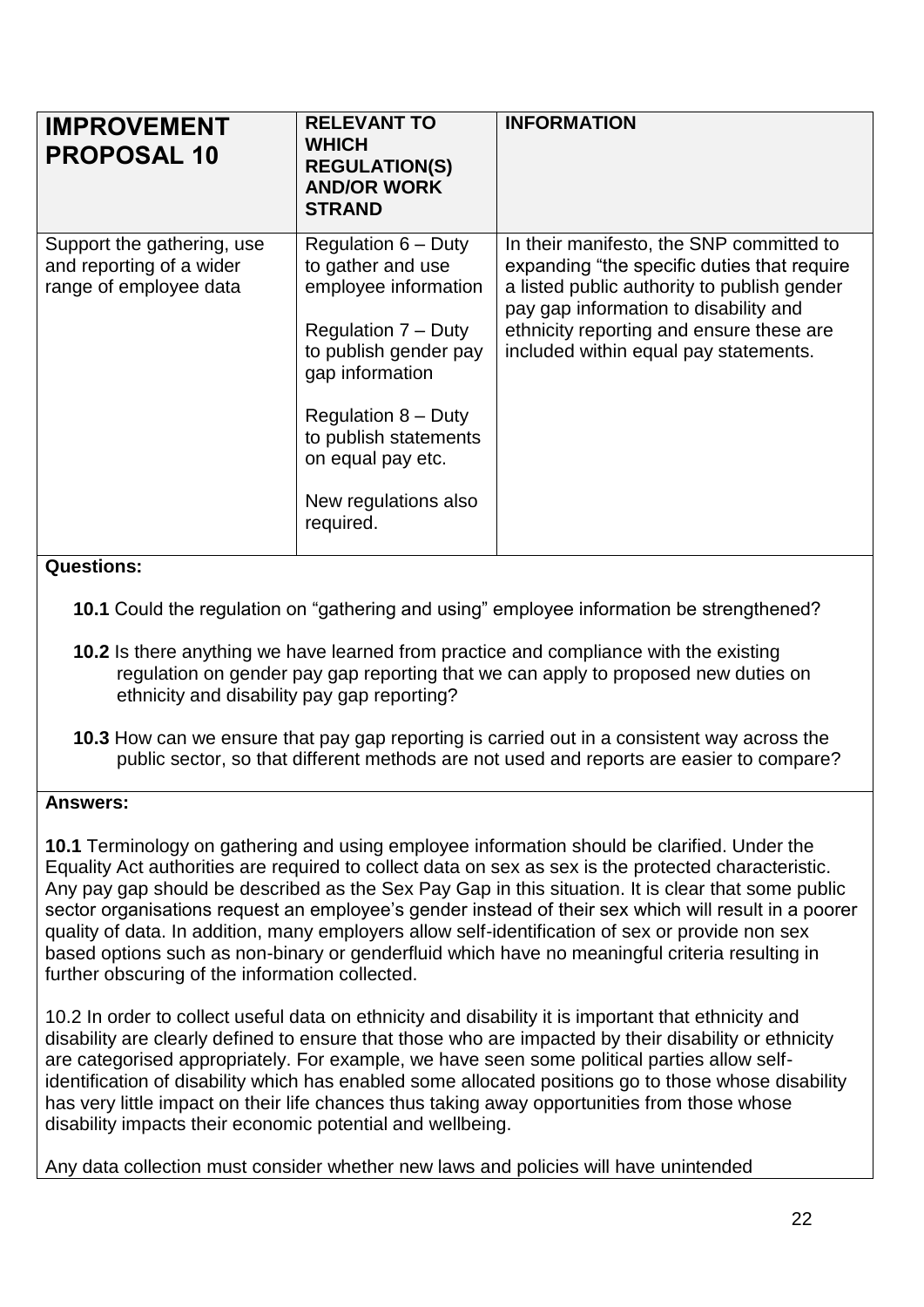consequences on the quality of data that is being collected. For example, the proposed Gender Recognition Reform Act proposes that individuals will be able to change the sex on their birth certificate by statutory declaration therefore allowing a higher number of individuals to apply for a GRC. This in turn will impact the collection of useful sex pay gap data particularly if those applying for a GRC have a different age profile e.g. Older males registering as female, younger females registering as males.

10.3 Consistent definitions and categories should be provided to all authorities to ensure robust and useful data is collected.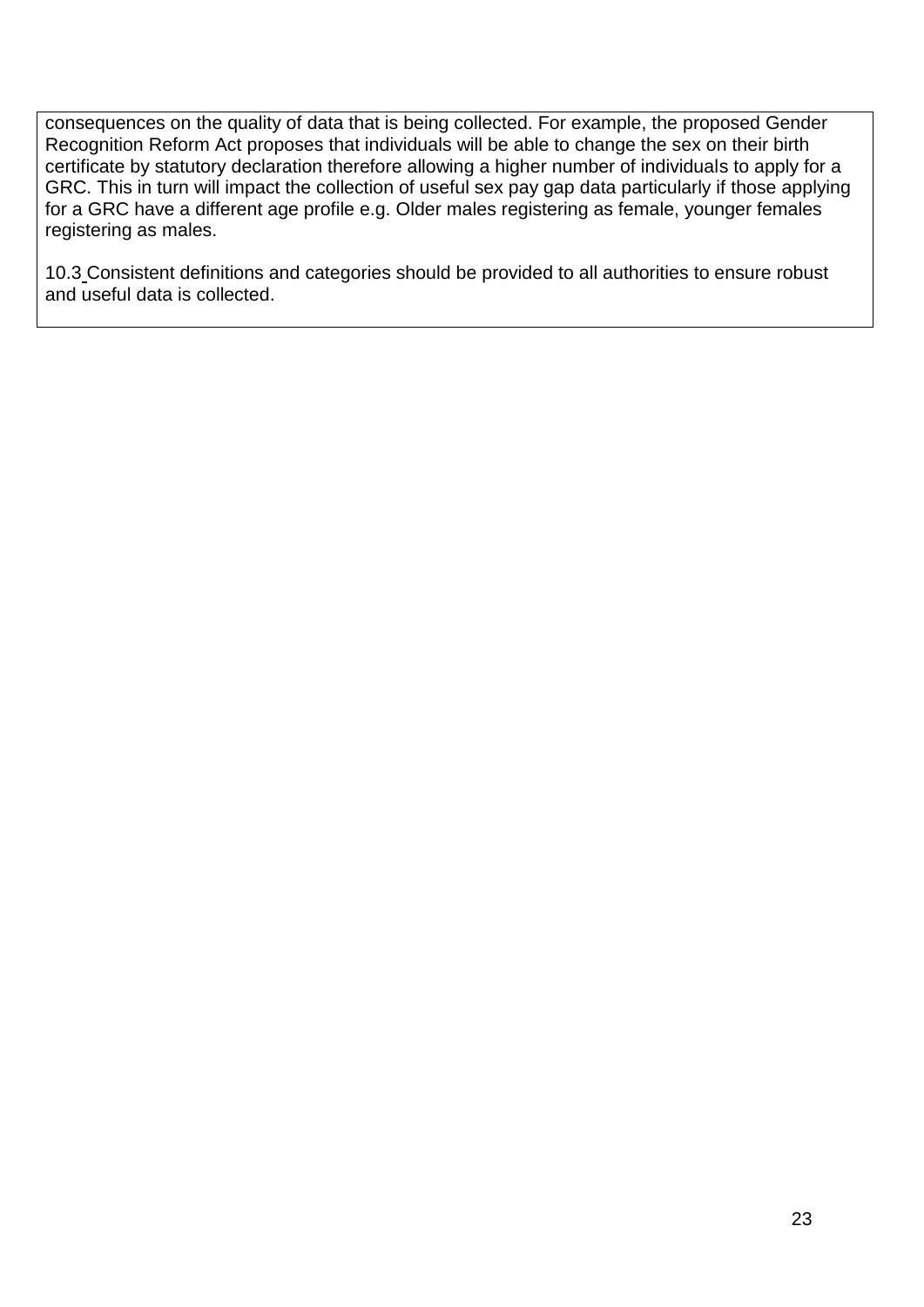<span id="page-24-0"></span>

| <b>IMPROVEMENT</b><br><b>PROPOSAL 11</b>                                  | <b>RELEVANT TO</b><br><b>WHICH</b><br><b>REGULATION(S)</b><br><b>AND/OR WORK</b><br><b>STRAND</b>                     | <b>INFORMATION</b> |
|---------------------------------------------------------------------------|-----------------------------------------------------------------------------------------------------------------------|--------------------|
| More effectively leverage<br>purchasing power in<br>procurement processes | <b>Regulation 9 - Duty</b><br>to consider award<br>criteria and<br>conditions in relation<br>to public<br>procurement | n/a                |

#### **Answer:**

#### **11.1**

The lack of a publication duty in relation to procurement means there is no possible way to study, much less enforce, this aspect of the regulations. Little is known about how this duty operates, but in our experience, it is overwhelmingly neglected. Its usefulness is also limited by the fact that it applies only to procurement and not to other aspects of expenditure such as grant funding. We recommend a strengthening of this duty to require publication of considerations and their outcomes, and justifications where no action has been taken based on the results of consideration. It may also be possible to introduce similar due regard duties regarding other types of expenditure, for example service level agreements and grant funding.

The requirement of the Scottish Government that women's domestic violence and sexual violence services should be transgender inclusive needs to be immediately rescinded. This does not reflect the scope for the provision of single sex and separate sex services allowed in the 2010 Act. It overrides the provisions of the 2010 Act which permit service providers to exclude people who are covered by the gender reassignment protected characteristic on the grounds of deleterious impact on women.

 **<sup>11.1</sup>** How could Regulation 9 be better aligned with the procurement process to advance equality at every stage of the procurement process, including the use of award criteria and tender specifications, to encourage employers to focus on increasing opportunities for people with one or more of the protected characteristics?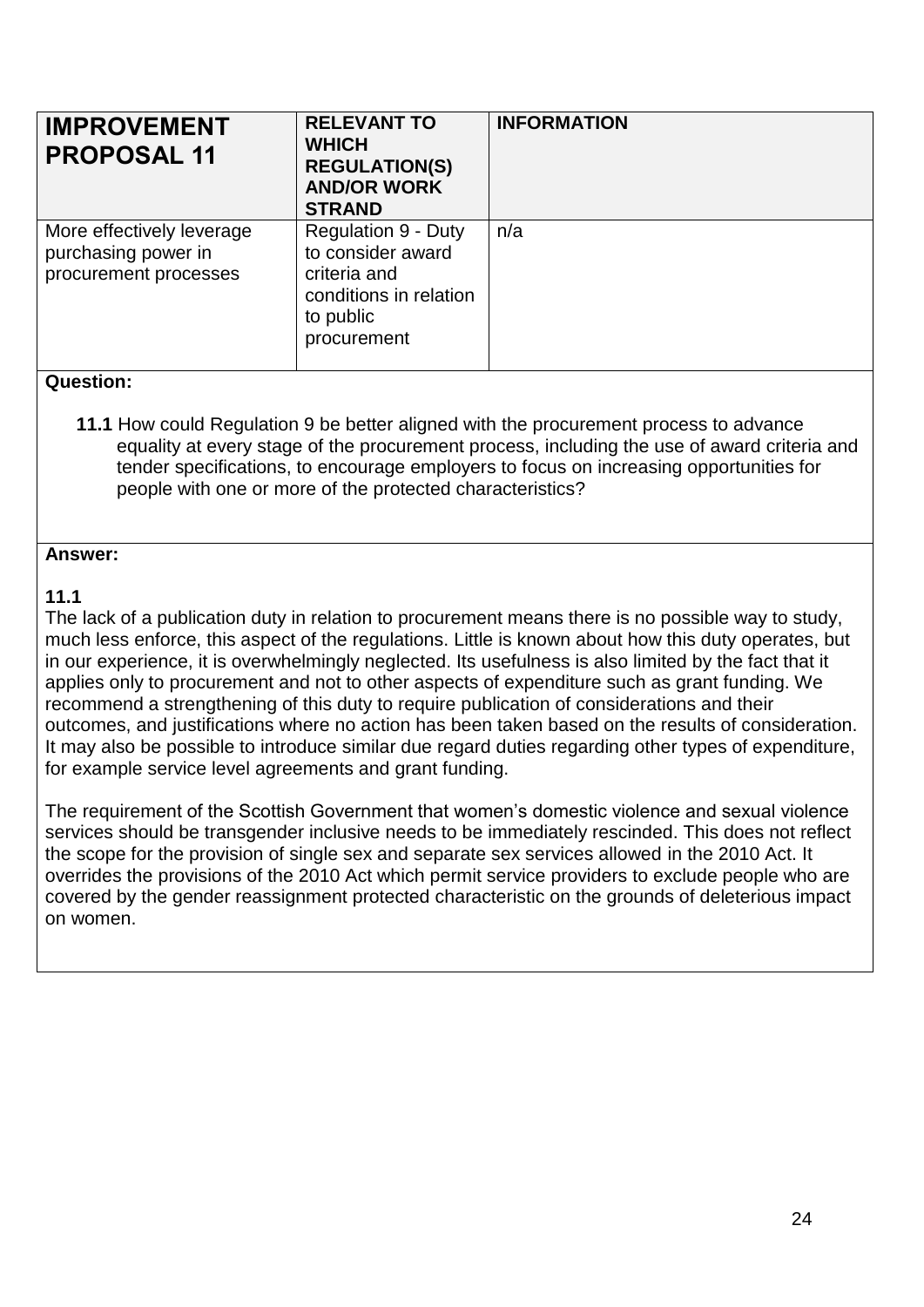<span id="page-25-0"></span>

| <b>IMPROVEMENT</b><br><b>PROPOSAL 12</b>                                                                                                                                   | <b>RELEVANT TO</b><br><b>WHICH</b><br><b>REGULATION(S)</b><br><b>AND/OR WORK</b><br><b>STRAND</b>                                | <b>INFORMATION</b>                                                                                                                                                                                                                                                                                  |
|----------------------------------------------------------------------------------------------------------------------------------------------------------------------------|----------------------------------------------------------------------------------------------------------------------------------|-----------------------------------------------------------------------------------------------------------------------------------------------------------------------------------------------------------------------------------------------------------------------------------------------------|
| Enhance the accessibility of<br>PSED related publications,<br>and consider the scope of<br>the SSDs to advance<br>progress on inclusive<br>communication more<br>generally | New regulation<br>required and also<br>relevant to Regulation<br>10 - Duty to publish in<br>a manner that is<br>accessible, etc. | In their manifesto, the SNP committed to<br>using the SSD regime to "place a duty on<br>those public bodies that communicate with<br>the public to ensure they have accessible,<br>inclusive communications" and developing<br>"national guidance for public bodies on<br>inclusive communication". |

**12.1** What would you like to see this duty achieve?

**12.2** What support is required for public bodies to improve practice on inclusive communication

**12.3** What are the barriers to improving inclusive communication within the public sector?

#### **Answers:**

1

**12.1** The duty should enable the majority members of the public to participate in the PSED framework with clear and precise communication. The public sector should eschew complex terms from academia and policy documents in favour of language that is used by the majority and is understandable to those with learning difficulties or English as a second language. Terms such as pregnant people, people with a cervix often excludes more readers than it includes and focus should be on communicating with as many people as possible rather than changing language to suit special interest groups.

The importance of sexed language in healthcare settings

The conflation of sex and gender and the difficulties that can ensue are clearly laid out in the recently published paper: Effective Communication about pregnancy, birth, lactation, breastfeeding and newborn care: The importance of Sexed Language<sup>5</sup>.

The paper demonstrates that unclear language can result in the exclusion of some vulnerable groups by making communications more difficult to understand.

In addition, avoiding sexed terminology can result in inclusion of other groups who do not share the same issues and whose interests may be in conflict. This point is illustrated by the issue of domestic violence during pregnancy. Domestic violence often commences or increases during pregnancy. When sexed language such as mother is removed in favour of parent there is the potential for the abuser and victim are grouped together making it far more difficult to advocate for the victims unique needs in this circumstance.

The paper also provides examples of where Imprecise or de-sexed language can also result in misreporting of sex specific conditions. We have seen organisations replace the word woman with people and make the incorrect statement that "1 in 10 people" have endometriosis. The correct

<sup>&</sup>lt;sup>5</sup> [Frontiers | Effective Communication About Pregnancy, Birth, Lactation, Breastfeeding and](https://www.frontiersin.org/articles/10.3389/fgwh.2022.818856/full) Newborn [Care: The Importance of Sexed Language | Global Women's Health \(frontiersin.org\)](https://www.frontiersin.org/articles/10.3389/fgwh.2022.818856/full)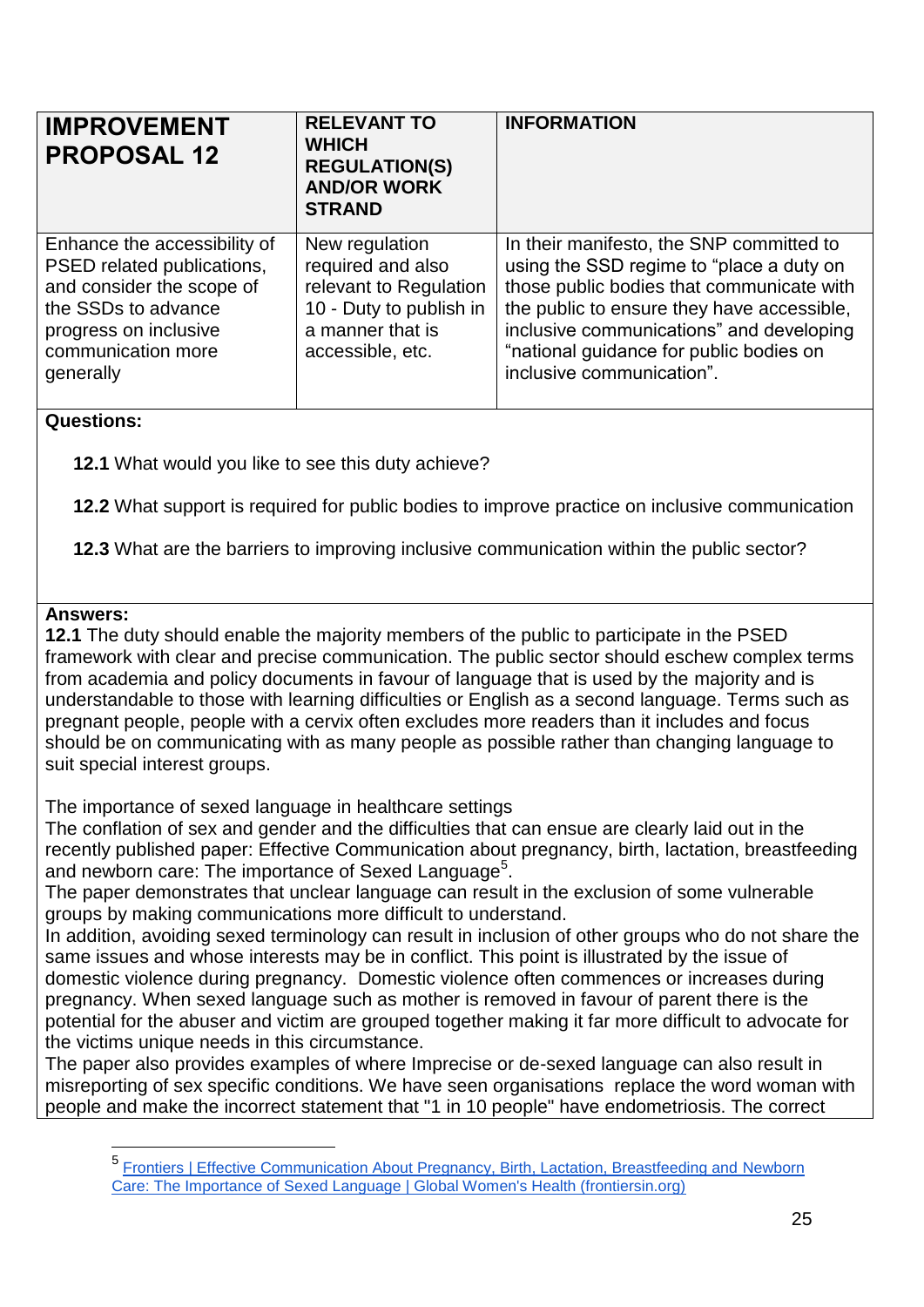statistic would be 1 in 20 people have endometriosis, however, this reduces the impact of the statistic because we cannot identify that the specific group of sufferers are almost exclusively female.

Accessible communications should be produced in a timely manner rather than an afterthought.

12.3 The biggest barrier to improving inclusive communication is that those working on producing the communications do not engage with communities that have communication and comprehension difficulties.

- Every year thousands of expectant and new mothers are diagnosed with pre and post-natal depression; many develop more serious conditions, such as post-natal psychosis, often linked to trauma at birth. To assist these mothers, especially in the post-birth period and all the way through baby reaching age 2, peer support has been shown to be extremely effective in normalising these conditions, aiding recovery and encouraging mothers who experience perinatal mental distress to take active steps to get better–often in tandem with other therapies such as psychotherapy.

As the name suggests, peer support is provided by volunteer organisations through group meetings where the discussion is facilitated by volunteers with lived experience of perinatal mental illness. These women are not trained psychotherapists or counsellor: they provide this support to fellow mothers on the basis of what they themselves have experienced in terms of illness and recovery. They are appropriately trained and supervised by qualified professionals. Recently there seems to have been a signal toward introducing "gender-inclusive" language in these meetings. We hold that any move in this direction is dangerous to the continuing, safe and effective provision of these important services: motherhood requires sex-specific language, as it is only a woman as 'adult human female' that can give birth. In addition, women who attend these groups are often very distressed and the natural response for them is to have recourse to their natural, instinctive language which is in its nature sex-specific especially when recounting experiences of traumatic events. In this context we hold that it is neither beneficial nor justified to impose on these very traumatised women a duty to "self-censor" their expression or indeed to require facilitators to police other women's language. We therefore suggest in the strongest terms that any move toward imposing 'gender-inclusive' language and expression, ranging from, for instance, the use of the term "chest-feeding" or "human with a cervix" or the demand of "asking the preferred pronoun" and using it should be prevented.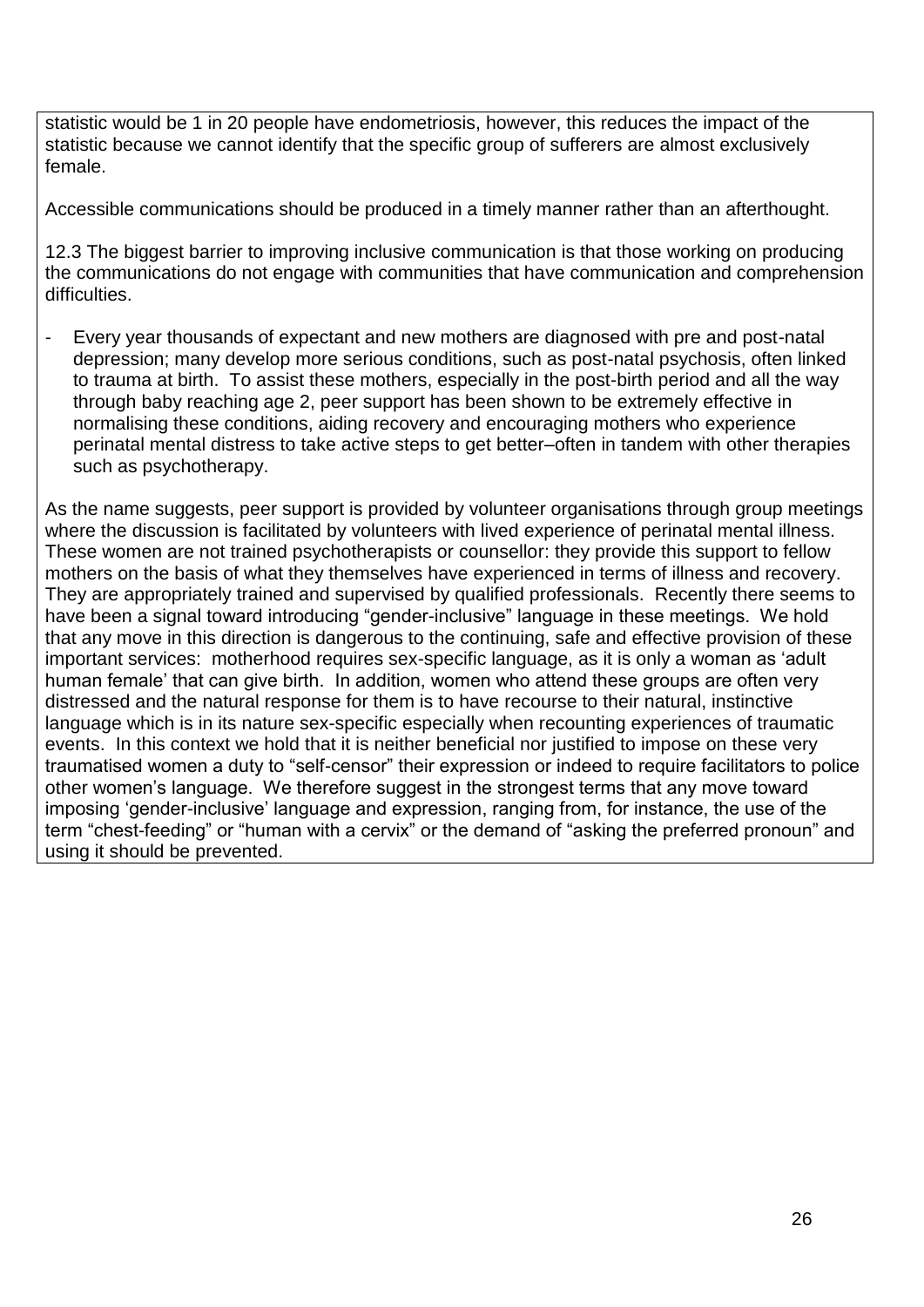<span id="page-27-0"></span>

| <b>IMPROVEMENT</b><br><b>PROPOSAL 13</b>                                                                       | <b>RELEVANT TO</b><br><b>WHICH</b><br><b>REGULATION(S)</b><br><b>AND/OR WORK</b><br><b>STRAND</b>                                                                                                                                     | <b>INFORMATION</b> |  |
|----------------------------------------------------------------------------------------------------------------|---------------------------------------------------------------------------------------------------------------------------------------------------------------------------------------------------------------------------------------|--------------------|--|
| Explore how best to use the<br>duties relating to Scottish<br><b>Ministers</b>                                 | Regulation 6A - Use<br>of member<br>information<br><b>Regulation 11 - Duty</b><br>to consider other<br>matters<br><b>Regulation 12 - Duty</b><br>of the Scottish<br>Ministers to publish<br>proposals to enable<br>better performance | n/a                |  |
| <b>Question:</b><br>13.1 How could the duties under regulations 6A, 11 and 12 be strengthened and/or improved? |                                                                                                                                                                                                                                       |                    |  |

**Answer:**

**13.1 13.1 Please see previous responses (7.1 - 7.3)**

**END OF QUESTIONS**